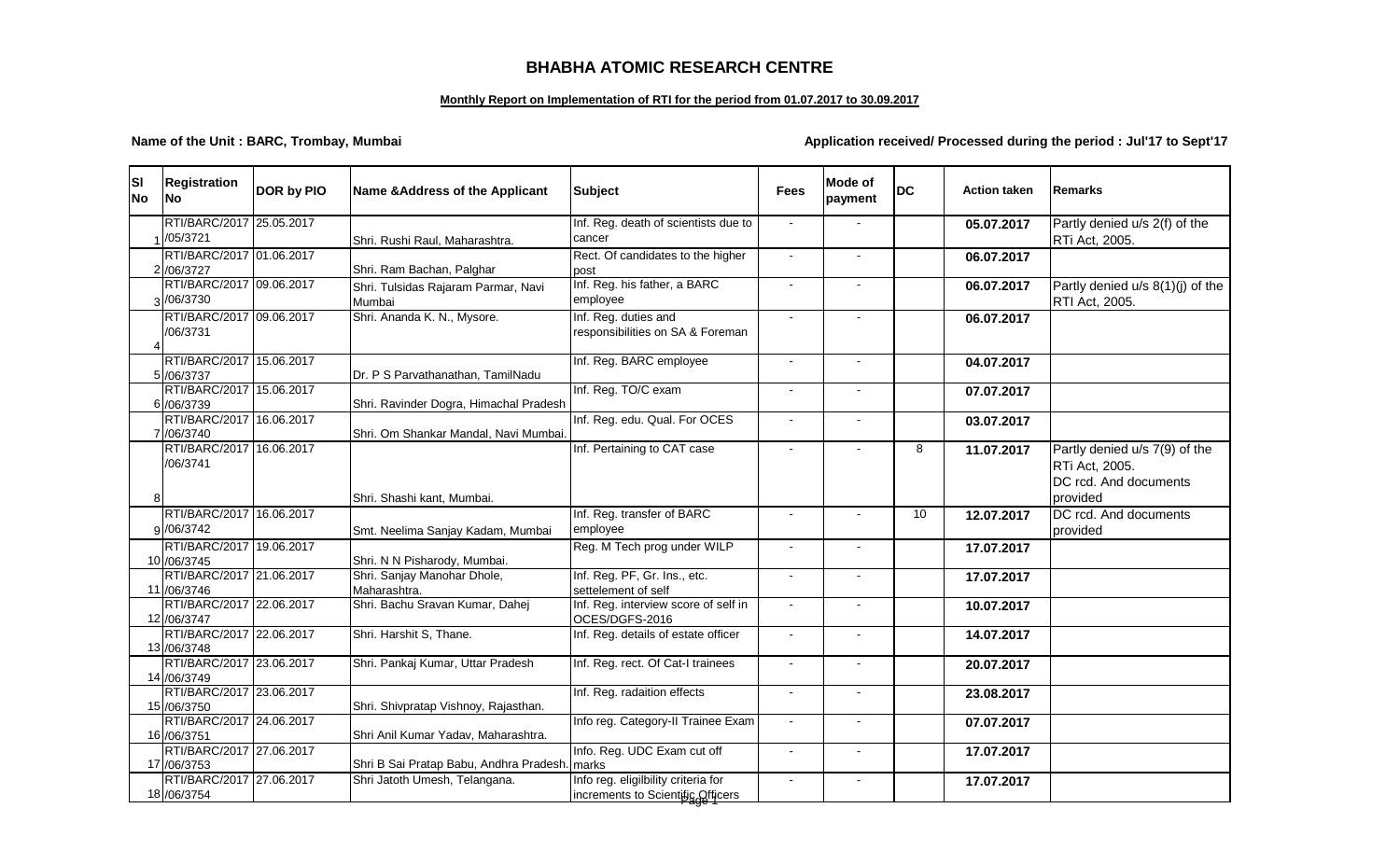| <b>SI</b><br><b>No</b> | <b>Registration</b><br><b>No</b>         | DOR by PIO | Name & Address of the Applicant                                 | <b>Subject</b>                                                                              | <b>Fees</b>              | Mode of<br>payment | <b>DC</b> | <b>Action taken</b> | <b>Remarks</b>                                                     |
|------------------------|------------------------------------------|------------|-----------------------------------------------------------------|---------------------------------------------------------------------------------------------|--------------------------|--------------------|-----------|---------------------|--------------------------------------------------------------------|
|                        | RTI/BARC/2017 29.06.2017<br>19 / 06/3755 |            | Shri. Jatothumesh, Telangana                                    | Inf. Reg. bond for SO                                                                       |                          |                    |           | 27.07.2017          |                                                                    |
|                        | RTI/BARC/2017 30.06.2017<br>20 / 06/3756 |            | Shri. Shashi kant, Mumbai.                                      | Copy of APAr of self.                                                                       | $\overline{\phantom{a}}$ |                    |           | 03.08.2017          |                                                                    |
|                        | RTI/BARC/2017 30.06.2017<br>21 /06/3757  |            | Shri. Konda Naik Vankudavathu,<br>Telangana.                    | Copy of TC orders                                                                           |                          |                    |           | 20.07.2017          |                                                                    |
|                        | RTI/BARC/2017 30.06.2017<br>22 / 06/3758 |            | Shri. K. Ravikiran, Andhra Pradesh.                             | Ing. Reg. cut off marks in<br>OCES/DGFS 2016                                                | $\overline{\phantom{a}}$ |                    |           | 17.07.2017          |                                                                    |
|                        | RTI/BARC/201 03.07.2017<br>23 7/07/3759  |            | Shri. Jarupala Teja, Telangana.                                 | Inf. Reg. advance increments                                                                |                          | Online             |           | *20.07.2017         | *Denied u/s 8(1)(a) of the RTI<br>Act, 2005.                       |
| 24                     | RTI/BARC/201 03.07.2017<br>7/07/3760     |            | Shri Chintalapalli Suryanath,<br>Telangana.                     | Info. Reg. marks secured by<br>self and cut off marks in<br>OCES/DGFS-2017                  | $\blacksquare$           | Online             |           | 20.07.2017          |                                                                    |
| 25                     | RTI/BARC/201 04.07.2017<br>7/07/3761     |            | Shri Chetan Vijay Jagtap,<br>Maharashtra                        | Info. Reg. marks secured by<br>self and cut off marks in UDC<br>Exam-2017                   | $\blacksquare$           | Online             |           | 17.07.2017          |                                                                    |
|                        | RTI/BARC/201 04.07.2017<br>26 7/07/3762  |            | Shri. Kunnath Venkatachalam Balan,<br>Mumbai.                   | Inf. Reg. passport details of<br><b>BARC</b> employee                                       | 10                       | <b>IPO</b>         |           | 17.07.2017          |                                                                    |
| 27                     | RTI/BARC/201 04.07.2017<br>7/07/3763     |            | Shri Sangam Gupta, Tamil Nadu                                   | Info. Reg. marks secured by<br>self and cut off marks in<br>OCES/DGFS-2017                  |                          | Online             |           | 20.07.2017          |                                                                    |
| 28                     | RTI/BARC/201 05.07.2017<br>7/07/3764     |            | Shri. Ramesh Chandra Gupta,<br>TamilNadu.                       | Inf. Reg. promotion from<br>Foreman to Scientific Assistant                                 |                          | Online             |           | 17.07.2017          |                                                                    |
| 29                     | RTI/BARC/201 05.07.2017<br>7/07/3765     |            | Shri. Mohan Lal, KNRPC, BARCF                                   | Rect. Of CAT-II trainees                                                                    |                          | Online             |           | 01.08.2017          | Rcd. From PIO, BARCF<br>Kapakkam u/s 6(3) of the RTI<br>Act, 2005. |
| 30                     | RTI/BARC/201 05.07.2017<br>7/07/3766     |            | Shri Akshay Garg, Rajasthan                                     | Info. Reg. marks secured by<br>self and cut off marks in<br>OCES/DGFS-2017                  |                          | Online             |           | 24.07.2017          |                                                                    |
| 31                     | RTI/BARC/201 06.07.2017<br>7/07/3767     |            | Shri Rajat Bhatt, Gujarat                                       | Info. Reg. marks secured by<br>self and cut off marks in<br>OCES/DGFS-2017                  |                          | Online             |           | 24.07.2017          |                                                                    |
|                        | RTI/BARC/201 06.07.2017<br>32 7/07/3768  |            | Shri. Surjeet Rawat, Uttarakhand.                               | Inf. Reg. rect. Of SO from<br>OCES/DGFS-2017                                                |                          | Online             |           | 24.07.2017          |                                                                    |
| 33                     | RTI/BARC/201 04.07.2017<br>7/07/3769     |            | Shri Saurabh Agrawal, Uttar Pradesh Info. Reg. marks secured by | self and cut off marks in<br>OCES/DGFS-2017                                                 |                          | Online             |           | 25.07.2017          |                                                                    |
| 34                     | RTI/BARC/201 05.07.2017<br>7/07/3770     |            | Shri B Venkateswara Rao, Tamil<br>Nadu                          | Info. Reg. marks secured by<br>self and cut off marks in<br>OCES/DGFS-2017                  |                          | Online             |           | 25.07.2017          | Partly denied u/s 8(1)(j) of the<br>RTI Act, 2005.                 |
| 35                     | RTI/BARC/201 07.07.2017<br>7/07/3771     |            | Shri Ashutosh Joshi, Uttarakhand                                | Info. Reg. marks secured by<br>self and cut off marks in<br>OCES/DGFS-2017 <sub>age 2</sub> |                          | Online             |           | 25.07.2017          |                                                                    |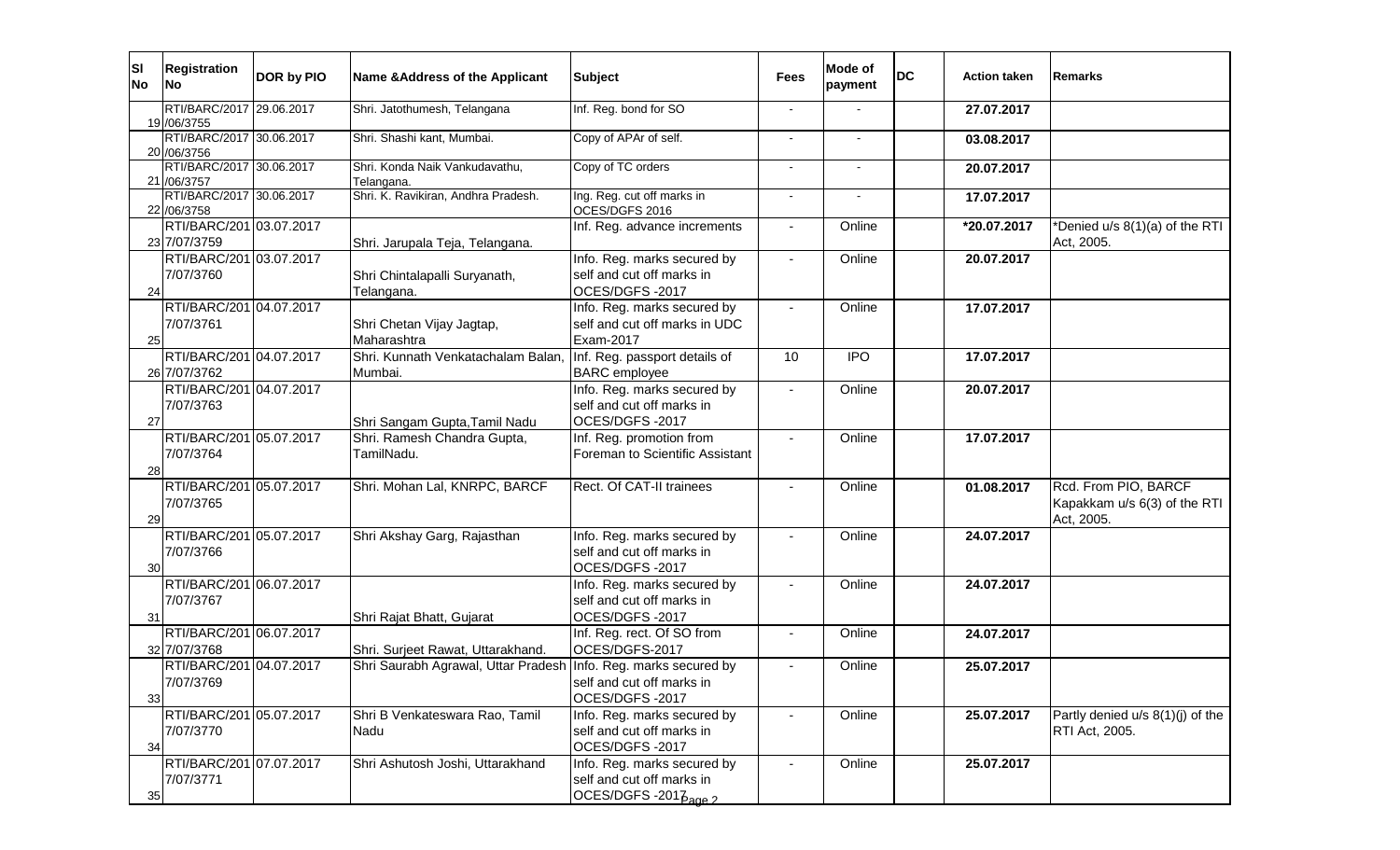| SI <br><b>No</b> | <b>Registration</b><br>lNo.             | DOR by PIO | Name & Address of the Applicant           | <b>Subject</b>                                                             | Fees           | Mode of<br>payment | <b>DC</b> | <b>Action taken</b>        | Remarks                                                                                   |
|------------------|-----------------------------------------|------------|-------------------------------------------|----------------------------------------------------------------------------|----------------|--------------------|-----------|----------------------------|-------------------------------------------------------------------------------------------|
| 36               | RTI/BARC/201 07.07.2017<br>7/07/3772    |            | Shri Manish Kumar, Uttar Pradesh          | Info. Reg. marks secured by<br>self and cut off marks in<br>OCES/DGFS-2017 |                | Online             |           | 25.07.2017                 |                                                                                           |
| 37               | RTI/BARC/201 08.07.2017<br>7/07/3773    |            | Shri Pankaj Saini, Rajasthan              | Info. Reg. marks secured by<br>self and cut off marks in<br>OCES/DGFS-2017 |                | Online             |           | 25.07.2017                 |                                                                                           |
| 38               | RTI/BARC/201 08.07.2017<br>7/07/3774    |            | Shri. Kailash Singh, Navi Mumbai.         | Inf. Reg. compassionate<br>appointment and hospital<br>doctors             |                | Online             |           | 04.08.2017                 | Partly denied u/s 2(f) and<br>section 8(1)(e) of the RTI Act,<br>2005.                    |
| 39               | RTI/BARC/201 10.07.2017<br>7/07/3775    |            | Shri Gautam Kumar singh, Uttar<br>Pradesh | Info. Reg. marks secured by<br>self and cut off marks in<br>OCES/DGFS-2017 |                | Online             |           | 24.07.2017                 |                                                                                           |
|                  | RTI/BARC/201 10.07.2017<br>40 7/07/3776 |            | Shri. Teja Jarupula, Telangana            | Inf. Reg. pay anomaly of SA/C                                              |                | Online             |           | **17.07.2017               | **Trfd. To PIO, NPCIL u/s 6(3)<br>of the RTI Act, 2005.                                   |
|                  | RTI/BARC/201 11.07.2017<br>41 7/07/3777 |            | Shri. Shahath Abdul Razak, Navi<br>Mumbai | Inf. Reg. school in BARC<br>colony                                         | 10             | <b>IPO</b>         |           | $\overline{**}$ 14.07.2017 | **Trfd. To PIO, DCSEM, u/s<br>6(3) of the RTi Act, 2005.                                  |
| 42               | RTI/BARC/201 12.07.2017<br>7/07/3778    |            | Shri Ganatra Dhrumil Kirit, Gujarat       | Info. Reg. marks secured by<br>self and cut off marks in<br>OCES/DGFS-2017 |                | Online             |           | 04.08.2017                 |                                                                                           |
| 43               | RTI/BARC/201 13.07.2017<br>7/07/3779    |            | Shri Prabhat Yadav, U P                   | Info. Reg. marks secured by<br>self and cut off marks in<br>OCES/DGFS-2017 |                | Online             |           | 28.07.2017                 |                                                                                           |
| 44               | RTI/BARC/201 13.07.2017<br>7/07/3780    |            | Shri Gurunath Epili, Maharasthra          | Info. Reg. marks secured by<br>self and cut off marks in<br>OCES/DGFS-2017 |                | Online             |           | 02.08.2017                 |                                                                                           |
|                  | RTI/BARC/201 14.07.2017<br>45 7/07/3781 |            | Shri Binil TR, Karnataka                  | copy of minutes w.r.t. Category<br>& II Trainees                           |                | Online             |           | *21.07.2017                | *Denied u/s 8(1)(a) of the RTI<br>act, 2005.                                              |
|                  | RTI/BARC/201 16.07.2017<br>46 7/07/3782 |            | Ms. Nidhi Gupta, Maharashtra              | Copies of APAR of self                                                     |                | Online             |           | 25.07.2017                 |                                                                                           |
| 47               | RTI/BARC/201 16.07.2017<br>7/07/3783    |            | Smt. Salina Kishore Prajapati,<br>Mumbai  | Inf. Reg. depleted uranium                                                 |                | Online             |           | 25.07.2017                 | TRfd. To PIO, AERB u/s 6(3)<br>of the RTi Act, 2005 pertaining<br>to point Nos. (1) & (2) |
|                  | RTI/BARC/201 17.07.2017<br>48 7/07/3784 |            | Smt. Sarala Shendge, Navi Mumbai          | Inf. Reg. BARC employee                                                    |                | Online             |           | 04.08.2017                 | Partly denied u/s 8(1)(j) of the<br>RTI Act, 2005.                                        |
|                  | RTI/BARC/201 17.07.2017<br>49 7/07/3785 |            | Shri. Durai R, Tamil Nadu.                | Inf. Reg. employees considered<br>for AQ                                   | $\blacksquare$ | Online             |           | *27.07.2017                | *Partly denied u/s 7(9) of the<br>RTI Act, 2005.                                          |
|                  | RTI/BARC/201 18.07.2017<br>50 7/07/3786 |            | Smt. Jyoti Pandya, Mumbai                 | Copy of letter given to self.                                              | $\blacksquare$ | Online             |           | 01.08.2017                 |                                                                                           |
|                  | RTI/BARC/201 19.07.2017<br>51 7/07/3787 |            | Shri. Mohan Murali Agrawal, U.P.          | Inf. Reg. medical treatment in<br><b>CHSS hospitals</b>                    | 10             | <b>IPO</b>         |           | 18.08.2017                 |                                                                                           |
|                  | RTI/BARC/201 19.07.2017<br>52 7/07/3788 |            | Shri. Shashi kant, Mumbai                 | Inf. Reg. legal cases<br>Page 3                                            | 10             | Cash               |           | 21.08.2017                 |                                                                                           |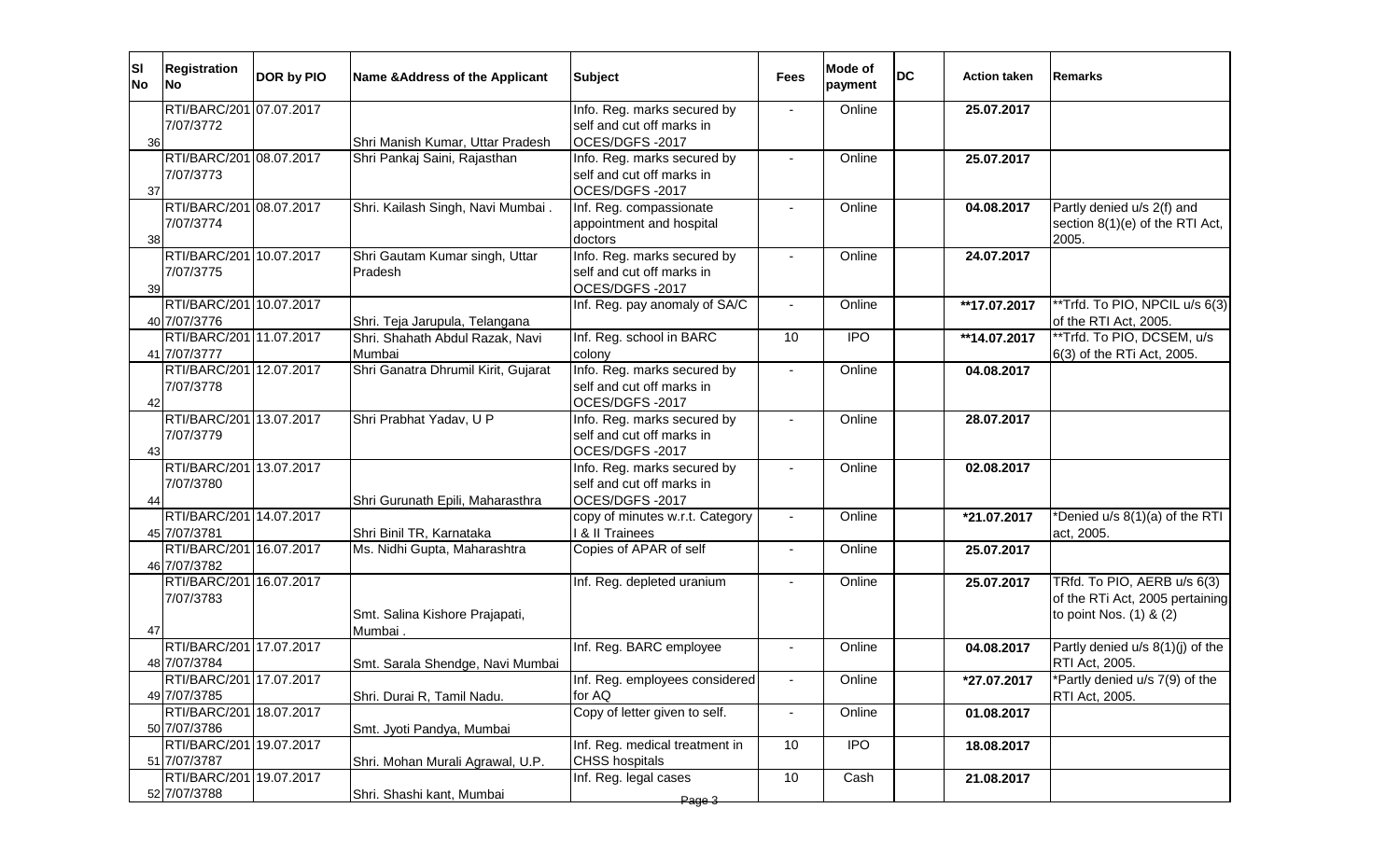| <b>SI</b><br><b>No</b> | <b>Registration</b><br>No               | DOR by PIO | Name & Address of the Applicant                | <b>Subject</b>                               | <b>Fees</b>    | Mode of<br>payment | <b>DC</b> | <b>Action taken</b> | <b>Remarks</b>                               |
|------------------------|-----------------------------------------|------------|------------------------------------------------|----------------------------------------------|----------------|--------------------|-----------|---------------------|----------------------------------------------|
|                        | RTI/BARC/201 19.07.2017                 |            |                                                | Inf. Pertaining rect. Advt.                  | 10             | $\overline{1}$     |           | 07.08.2017          |                                              |
|                        | 53 7/07/3789                            |            | Shri. Vinayak Shankar Kalkute, Pune.           |                                              |                |                    |           |                     |                                              |
|                        | RTI/BARC/201 20.07.2017                 |            |                                                | Inf. Reg interview for sister-in-            | 10             | Cash               |           | 10.08.2017          |                                              |
|                        | 54 7/07/3790                            |            | Mrs. Madhavi H. Desai, Mumbai                  | charge                                       |                |                    |           |                     |                                              |
|                        | RTI/BARC/201 20.07.2017                 |            |                                                | Inf. Reg. Nurse promotion                    | 10             | Cash               |           | 10.08.2017          |                                              |
|                        | 55 7/07/3791                            |            | Mrs. Madhavi H. Desai, Mumbai                  |                                              |                |                    |           |                     |                                              |
|                        | RTI/BARC/201 20.07.2017                 |            |                                                | Inf. Reg interview for sister-in-            | 10             | Cash               |           | 10.08.2017          |                                              |
|                        | 56 7/07/3792                            |            | Mrs. Madhavi H. Desai, Mumbai                  | charge                                       |                |                    |           |                     |                                              |
|                        | RTI/BARC/201 21.07.2017                 |            |                                                | Info reg. promotion guidelines               | $\mathbf{r}$   | Online             |           | 28.07.2017          |                                              |
|                        | 57 7/07/3793<br>RTI/BARC/201 24.07.2017 |            | Ms. Ahalya Padhan, Navi Mumbai                 | info. Reg. Stipendiary Trainee               | $\sim$         | Online             |           |                     |                                              |
|                        | 58 7/07/3794                            |            | Shri. Jeevan Ashok Bhosale, Mumbai Category-II |                                              |                |                    |           | 17.08.2017          |                                              |
|                        | RTI/BARC/201 24.07.2017                 |            | Shri. Santosh Shantaram Shinde,                | Inf.reg. his father a BARC                   | 10             | $\overline{1}$     |           | 16.08.2017          |                                              |
|                        | 59 7/07/3795                            |            | Raigad.                                        | employee                                     |                |                    |           |                     |                                              |
|                        | RTI/BARC/201 24.07.2017                 |            |                                                | Inf. Reg. pay fixation of BARC               | $\blacksquare$ | Online             | 14        | 24.08.2017          | DC rcd. And documents                        |
|                        | 60 7/07/3796                            |            | Smt. Puja Boya, Vishakhapatnam.                | employees                                    |                |                    |           |                     | provided on 11.09.2017                       |
|                        | RTI/BARC/201 25.07.2017                 |            | Shri. Gurunath Ramanujan,                      | Inf. Reg. shift duty of library              | 10             | <b>IPO</b>         |           | *24.07.2017         | *Denied u/s 8(1)(j) of the RTi               |
|                        | 61 7/07/3797                            |            | Hyderabad.                                     | staff                                        |                |                    |           |                     | Act, 2005.                                   |
|                        | RTI/BARC/201 26.07.2017                 |            |                                                | Inf. Reg. rect. For the post of              | $\blacksquare$ | Online             |           | 21.08.2017          | Partly denied u/s 2(f) of the                |
|                        | 62 7/07/3798                            |            | Dr. Himanshu Dadlani, New Delhi.               | <b>Medical Officer</b>                       |                |                    |           |                     | RTI Act, 2005.                               |
|                        | RTI/BARC/201 26.07.2017                 |            |                                                | Inf. Reg. BARC employee                      | 10             | Cash               |           | **28.07.2017        | **Trfd. To PIO, RMP, Mysore                  |
|                        | 7/07/3799                               |            |                                                |                                              |                |                    |           |                     | u/s 6(3) of the RTi Act, 2005.               |
| 63                     |                                         |            | Ms. Alka Pathak, Kolkata.                      |                                              |                |                    |           |                     |                                              |
|                        | RTI/BARC/201 26.07.2017                 |            |                                                | Inf. Reg. MACP upgradation                   |                | Online             |           | 17.08.2017          |                                              |
|                        | 64 7/07/3800                            |            | Shri. Arul Christopher, TamilNadu.             |                                              |                |                    |           |                     |                                              |
|                        | RTI/BARC/201 26.07.2017                 |            | Shri. Jitendra Pachouri, Madhya                | Inf. Reg. marks of self in                   | $\blacksquare$ | Online             |           | 10.08.2017          |                                              |
|                        | 65 7/07/3801                            |            | Pradesh.                                       | OCES/DGFS 2017                               |                |                    |           |                     |                                              |
|                        | RTI/BARC/201 28.07.2017                 |            | Ms. Kalpana Singh Parihar,                     | Copies of noting of file                     | 10             | <b>IPO</b>         |           | **04.08.2017        | **Trfd. To PIO, AEES u/s 6(3)                |
|                        | 66 7/07/3802                            |            | Rajasthan.                                     |                                              |                |                    |           |                     | of the RTi Act, 2005.                        |
|                        | RTI/BARC/201 28.07.2017<br>67 7/07/3803 |            |                                                | To provide copies of inward                  |                | Online             |           | *24.08.2017         | *Denied u/s 8(1)(a) of the RTI<br>Act, 2005. |
|                        | RTI/BARC/201 30.07.2017                 |            | Shri. Ram Bachan, Palghar                      | outward registers<br>Inf. Reg. mobile phones | $\mathbf{r}$   | Online             |           | 17.08.2017          | Partly denied u/s 2(f) of the                |
|                        | 68 7/07/3804                            |            | Shri. Sumit Kumar, Uttar Pradesh.              |                                              |                |                    |           |                     | RTI Act, 2005.                               |
|                        | RTI/BARC/201 31.07.2017                 |            |                                                | Inf. Ref. reg. rect.                         | 10             | <b>IPO</b>         |           | 30.08.2017          |                                              |
|                        | 69 7/07/3805                            |            | Ms. Surbhi Mehtani, Haryana.                   |                                              |                |                    |           |                     |                                              |
|                        | RTI/BARC/201 31.07.2017                 |            |                                                | Inf. Pertaining to production                | $\overline{a}$ | Online             |           | 31.08.2017          |                                              |
|                        | 70 7/07/3806                            |            | Shri. Rushi Raul, Maharashtra.                 | from seeds                                   |                |                    |           |                     |                                              |
|                        | RTI/BARC/201 01.08.2017                 |            |                                                | Inf. Reg. Hosp. work assistant               | $\mathbf{r}$   | Online             |           | *21.08.2017         | *Denied u/s 2(f) of the RTi                  |
|                        | 71 7/08/3807                            |            | Shri. Sanjay Vijay Mayekar, Mumbai.            | post.                                        |                |                    |           |                     | Act, 2005.                                   |
|                        | RTI/BARC/201 01.08.2017                 |            |                                                | Reg. sanction of BSU leave                   | 10             | Cash               |           | 23.08.2017          |                                              |
|                        | 72 7/08/3808                            |            | Shri. Sanjiban De, Mumbai.                     |                                              |                |                    |           |                     |                                              |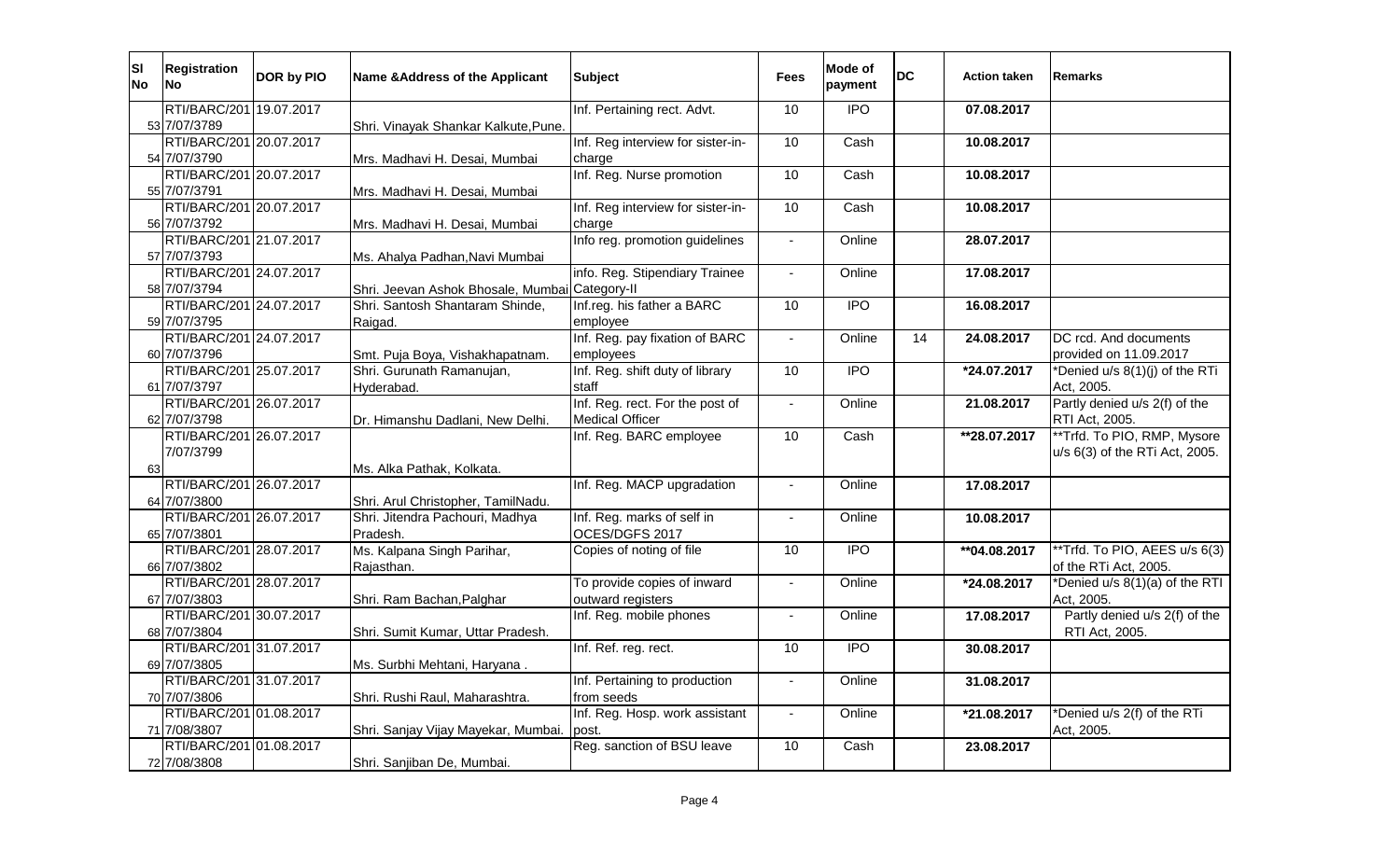| RTI/BARC/201 02.08.2017<br>Shri. Sankalp Sharma, Rajasthan<br>Inf. Reg. interview marks of self<br>Online<br>21.08.2017<br>7/08/3809<br>and cutoff maks in<br>OCES/DGFS 2017<br>73<br>RTI/BARC/201 02.08.2017<br>Inf. Reg. BARC units in Kerala.<br>Online<br>08.08.2017<br>$\blacksquare$<br>74 7/08/3810<br>Shri. Madhu B Kurup, Maharashtra.<br>RTI/BARC/201 03.08.2017<br>inf. Pertaining to BARCOA<br>**Trfd. To CPIO, DAE u/s 6(3)<br>10<br>Cash<br>**08.08.2017<br>75 7/08/3811<br>of the RTi Act, 2005.<br>Shri. Sanjiban De, Mumbai.<br>RTI/BARC/201 04.08.2017<br>Shri. A. N. Thale, BARC.<br>Inf. Reg. penalty imposed on<br>10<br>Cash<br>17.08.2017<br>76 7/08/3812<br>self.<br>RTI/BARC/201 06.08.2017<br>Inf. Reg. nursing staff<br>Rcd. From PIO, DAE u/s 6(3)<br>Online<br>05.09.2017<br>$\sim$<br>77 7/08/3813<br>of the RTi Act, 2005.<br>Shri M. Prasad, Andhra Pradesh.<br>RTI/BARC/201 06.08.2017<br>**Trfd. To PIO, AERB u/s 6(3)<br>Inf. Reg. depleted uranium<br>Online<br>**16.08.2017<br>78 7/08/3814<br>of the RTI Act, 2005.<br>Smt. Salina Prajapati, Maharashtra.<br>RTI/BARC/201 07.08.2017<br><b>IPO</b><br>Inf. Reg. BARC employee<br>10<br>31.08.2017<br>Smt. Vaddi Satyavathi, A. P.<br>79 7/08/3815<br>RTI/BARC/201 09.08.2017<br>$\overline{1}$<br>Shri. Rakesh Kumar Krail,<br>Recogition of courses<br>10<br>31.08.2017<br>80 7/08/3816<br>Chandigarh.<br>RTI/BARC/201 10.08.2017<br>10<br><b>IPO</b><br>**Trfd. To PIO, AERB u/s 6(3)<br>Inf. Pertaining to X-ray work<br>**16.08.2017<br>81 7/08/3817<br>of the RTI Act, 2005.<br>Smt. Aikan Pathak, Assam.<br>RTI/BARC/201 11.08.2017<br>10<br><b>IPO</b><br>Smt. Satabdi Guha Thakurta<br>Inf. Reg. BARC employee<br>**21.08.2017<br>**Trfd. To PIO, AMD,<br>Hyderabad u/s 6(3) of the RTi<br>7/08/3818<br>(Chanda), Jalpaiguri.<br>Act, 2005.<br>82<br>**Trfd. To PIO, NPCIL u/s 6(3)<br>RTI/BARC/201 11.08.2017<br>Matters pertaining to KKNPP<br><b>IPO</b><br>10<br>**16.08.2017<br>83 7/08/3819<br>Shri. V. Thangaraj, Tamil Nadu.<br>Hospital<br>of the RTI Act, 2005.<br>Marks scored in interview and<br>13.08.2017<br>RTI/BARC/201<br>Online<br>01.09.2017<br>7/08/3820<br>cut off marks in OCES/DGFS<br>2016<br>Shri. Aman Raj, Bihar.<br>84<br>RTI/BARC/201<br>14.08.2017<br>Shri. Anil Kumar Yadav,<br>Inf. Reg. plant operator<br>Online<br>11.09.2017<br>$\blacksquare$<br>85 7/08/3821<br>examination<br>Maharashtra.<br>Inf. Reg. CHSS eligibity for<br>RTI/BARC/201 14.08.2017<br>Online<br>Partly denied u/s 2(f) of the<br>05.09.2017<br>$\Delta$<br>86 7/08/3822<br>RTI Act, 2005.<br>Shri. Jatothumesh, Telangana.<br>parents<br>RTI/BARC/201 14.08.2017<br>Inf. Reg. service record of self<br><b>IPO</b><br>100<br>13.09.2017<br>87 7/08/3823<br>Shri. Prithwish Sain, West Bengal<br>RTI/BARC/201 14.08.2017<br>Inf. Pertaining to BARCOA<br>10<br>Cash<br>13.09.2017<br>88 7/08/3824<br>Shri. Sanjiban De, Mumbai.<br>RTI/BARC/201 16.08.2017<br>Inf. Reg. deaths of scientists.<br>Online<br>11.09.2017<br>Partly denied u/s 8(1)(a) of the<br>$\blacksquare$<br>89 7/08/3825<br>Shri. Sathish N, Puducherry.<br>RTi Act, 2005.<br><b>IPO</b><br>RTI/BARC/201<br>18.08.2017<br>Inf. Re.g compassionate<br>10<br>11.09.2017<br>90 7/08/3826<br>Shri. Chandan Hazra, Kolkatta<br>appointment<br>To provide copy of BARC ID<br>RTI/BARC/201<br>18.08.2017<br>DC rcd. & documents<br>Online<br>52<br>11.09.2017<br>$\blacksquare$<br>Shri. Sanjiban De, Mumbai.<br>91 7/08/3827<br>provided<br>note<br>Inf. Reg. memo issued to self<br>RTI/BARC/201<br>19.08.2017<br>Shri. Ram Bachan, Maharashtra.<br>Online<br><b>Under Process</b><br>92 7/08/3828<br>Page 5 | <b>SI</b><br><b>No</b> | <b>Registration</b><br>lNo l | DOR by PIO | Name & Address of the Applicant | <b>Subject</b> | <b>Fees</b> | Mode of<br>payment | <b>DC</b> | <b>Action taken</b> | Remarks |
|------------------------------------------------------------------------------------------------------------------------------------------------------------------------------------------------------------------------------------------------------------------------------------------------------------------------------------------------------------------------------------------------------------------------------------------------------------------------------------------------------------------------------------------------------------------------------------------------------------------------------------------------------------------------------------------------------------------------------------------------------------------------------------------------------------------------------------------------------------------------------------------------------------------------------------------------------------------------------------------------------------------------------------------------------------------------------------------------------------------------------------------------------------------------------------------------------------------------------------------------------------------------------------------------------------------------------------------------------------------------------------------------------------------------------------------------------------------------------------------------------------------------------------------------------------------------------------------------------------------------------------------------------------------------------------------------------------------------------------------------------------------------------------------------------------------------------------------------------------------------------------------------------------------------------------------------------------------------------------------------------------------------------------------------------------------------------------------------------------------------------------------------------------------------------------------------------------------------------------------------------------------------------------------------------------------------------------------------------------------------------------------------------------------------------------------------------------------------------------------------------------------------------------------------------------------------------------------------------------------------------------------------------------------------------------------------------------------------------------------------------------------------------------------------------------------------------------------------------------------------------------------------------------------------------------------------------------------------------------------------------------------------------------------------------------------------------------------------------------------------------------------------------------------------------------------------------------------------------------------------------------------------------------------------------------------------------------------------------------------------------------------------------------------------------------------------------------------------------------------------------------------------------------------------------------------------------------------------------------------------------------------------------------------------------------|------------------------|------------------------------|------------|---------------------------------|----------------|-------------|--------------------|-----------|---------------------|---------|
|                                                                                                                                                                                                                                                                                                                                                                                                                                                                                                                                                                                                                                                                                                                                                                                                                                                                                                                                                                                                                                                                                                                                                                                                                                                                                                                                                                                                                                                                                                                                                                                                                                                                                                                                                                                                                                                                                                                                                                                                                                                                                                                                                                                                                                                                                                                                                                                                                                                                                                                                                                                                                                                                                                                                                                                                                                                                                                                                                                                                                                                                                                                                                                                                                                                                                                                                                                                                                                                                                                                                                                                                                                                                                    |                        |                              |            |                                 |                |             |                    |           |                     |         |
|                                                                                                                                                                                                                                                                                                                                                                                                                                                                                                                                                                                                                                                                                                                                                                                                                                                                                                                                                                                                                                                                                                                                                                                                                                                                                                                                                                                                                                                                                                                                                                                                                                                                                                                                                                                                                                                                                                                                                                                                                                                                                                                                                                                                                                                                                                                                                                                                                                                                                                                                                                                                                                                                                                                                                                                                                                                                                                                                                                                                                                                                                                                                                                                                                                                                                                                                                                                                                                                                                                                                                                                                                                                                                    |                        |                              |            |                                 |                |             |                    |           |                     |         |
|                                                                                                                                                                                                                                                                                                                                                                                                                                                                                                                                                                                                                                                                                                                                                                                                                                                                                                                                                                                                                                                                                                                                                                                                                                                                                                                                                                                                                                                                                                                                                                                                                                                                                                                                                                                                                                                                                                                                                                                                                                                                                                                                                                                                                                                                                                                                                                                                                                                                                                                                                                                                                                                                                                                                                                                                                                                                                                                                                                                                                                                                                                                                                                                                                                                                                                                                                                                                                                                                                                                                                                                                                                                                                    |                        |                              |            |                                 |                |             |                    |           |                     |         |
|                                                                                                                                                                                                                                                                                                                                                                                                                                                                                                                                                                                                                                                                                                                                                                                                                                                                                                                                                                                                                                                                                                                                                                                                                                                                                                                                                                                                                                                                                                                                                                                                                                                                                                                                                                                                                                                                                                                                                                                                                                                                                                                                                                                                                                                                                                                                                                                                                                                                                                                                                                                                                                                                                                                                                                                                                                                                                                                                                                                                                                                                                                                                                                                                                                                                                                                                                                                                                                                                                                                                                                                                                                                                                    |                        |                              |            |                                 |                |             |                    |           |                     |         |
|                                                                                                                                                                                                                                                                                                                                                                                                                                                                                                                                                                                                                                                                                                                                                                                                                                                                                                                                                                                                                                                                                                                                                                                                                                                                                                                                                                                                                                                                                                                                                                                                                                                                                                                                                                                                                                                                                                                                                                                                                                                                                                                                                                                                                                                                                                                                                                                                                                                                                                                                                                                                                                                                                                                                                                                                                                                                                                                                                                                                                                                                                                                                                                                                                                                                                                                                                                                                                                                                                                                                                                                                                                                                                    |                        |                              |            |                                 |                |             |                    |           |                     |         |
|                                                                                                                                                                                                                                                                                                                                                                                                                                                                                                                                                                                                                                                                                                                                                                                                                                                                                                                                                                                                                                                                                                                                                                                                                                                                                                                                                                                                                                                                                                                                                                                                                                                                                                                                                                                                                                                                                                                                                                                                                                                                                                                                                                                                                                                                                                                                                                                                                                                                                                                                                                                                                                                                                                                                                                                                                                                                                                                                                                                                                                                                                                                                                                                                                                                                                                                                                                                                                                                                                                                                                                                                                                                                                    |                        |                              |            |                                 |                |             |                    |           |                     |         |
|                                                                                                                                                                                                                                                                                                                                                                                                                                                                                                                                                                                                                                                                                                                                                                                                                                                                                                                                                                                                                                                                                                                                                                                                                                                                                                                                                                                                                                                                                                                                                                                                                                                                                                                                                                                                                                                                                                                                                                                                                                                                                                                                                                                                                                                                                                                                                                                                                                                                                                                                                                                                                                                                                                                                                                                                                                                                                                                                                                                                                                                                                                                                                                                                                                                                                                                                                                                                                                                                                                                                                                                                                                                                                    |                        |                              |            |                                 |                |             |                    |           |                     |         |
|                                                                                                                                                                                                                                                                                                                                                                                                                                                                                                                                                                                                                                                                                                                                                                                                                                                                                                                                                                                                                                                                                                                                                                                                                                                                                                                                                                                                                                                                                                                                                                                                                                                                                                                                                                                                                                                                                                                                                                                                                                                                                                                                                                                                                                                                                                                                                                                                                                                                                                                                                                                                                                                                                                                                                                                                                                                                                                                                                                                                                                                                                                                                                                                                                                                                                                                                                                                                                                                                                                                                                                                                                                                                                    |                        |                              |            |                                 |                |             |                    |           |                     |         |
|                                                                                                                                                                                                                                                                                                                                                                                                                                                                                                                                                                                                                                                                                                                                                                                                                                                                                                                                                                                                                                                                                                                                                                                                                                                                                                                                                                                                                                                                                                                                                                                                                                                                                                                                                                                                                                                                                                                                                                                                                                                                                                                                                                                                                                                                                                                                                                                                                                                                                                                                                                                                                                                                                                                                                                                                                                                                                                                                                                                                                                                                                                                                                                                                                                                                                                                                                                                                                                                                                                                                                                                                                                                                                    |                        |                              |            |                                 |                |             |                    |           |                     |         |
|                                                                                                                                                                                                                                                                                                                                                                                                                                                                                                                                                                                                                                                                                                                                                                                                                                                                                                                                                                                                                                                                                                                                                                                                                                                                                                                                                                                                                                                                                                                                                                                                                                                                                                                                                                                                                                                                                                                                                                                                                                                                                                                                                                                                                                                                                                                                                                                                                                                                                                                                                                                                                                                                                                                                                                                                                                                                                                                                                                                                                                                                                                                                                                                                                                                                                                                                                                                                                                                                                                                                                                                                                                                                                    |                        |                              |            |                                 |                |             |                    |           |                     |         |
|                                                                                                                                                                                                                                                                                                                                                                                                                                                                                                                                                                                                                                                                                                                                                                                                                                                                                                                                                                                                                                                                                                                                                                                                                                                                                                                                                                                                                                                                                                                                                                                                                                                                                                                                                                                                                                                                                                                                                                                                                                                                                                                                                                                                                                                                                                                                                                                                                                                                                                                                                                                                                                                                                                                                                                                                                                                                                                                                                                                                                                                                                                                                                                                                                                                                                                                                                                                                                                                                                                                                                                                                                                                                                    |                        |                              |            |                                 |                |             |                    |           |                     |         |
|                                                                                                                                                                                                                                                                                                                                                                                                                                                                                                                                                                                                                                                                                                                                                                                                                                                                                                                                                                                                                                                                                                                                                                                                                                                                                                                                                                                                                                                                                                                                                                                                                                                                                                                                                                                                                                                                                                                                                                                                                                                                                                                                                                                                                                                                                                                                                                                                                                                                                                                                                                                                                                                                                                                                                                                                                                                                                                                                                                                                                                                                                                                                                                                                                                                                                                                                                                                                                                                                                                                                                                                                                                                                                    |                        |                              |            |                                 |                |             |                    |           |                     |         |
|                                                                                                                                                                                                                                                                                                                                                                                                                                                                                                                                                                                                                                                                                                                                                                                                                                                                                                                                                                                                                                                                                                                                                                                                                                                                                                                                                                                                                                                                                                                                                                                                                                                                                                                                                                                                                                                                                                                                                                                                                                                                                                                                                                                                                                                                                                                                                                                                                                                                                                                                                                                                                                                                                                                                                                                                                                                                                                                                                                                                                                                                                                                                                                                                                                                                                                                                                                                                                                                                                                                                                                                                                                                                                    |                        |                              |            |                                 |                |             |                    |           |                     |         |
|                                                                                                                                                                                                                                                                                                                                                                                                                                                                                                                                                                                                                                                                                                                                                                                                                                                                                                                                                                                                                                                                                                                                                                                                                                                                                                                                                                                                                                                                                                                                                                                                                                                                                                                                                                                                                                                                                                                                                                                                                                                                                                                                                                                                                                                                                                                                                                                                                                                                                                                                                                                                                                                                                                                                                                                                                                                                                                                                                                                                                                                                                                                                                                                                                                                                                                                                                                                                                                                                                                                                                                                                                                                                                    |                        |                              |            |                                 |                |             |                    |           |                     |         |
|                                                                                                                                                                                                                                                                                                                                                                                                                                                                                                                                                                                                                                                                                                                                                                                                                                                                                                                                                                                                                                                                                                                                                                                                                                                                                                                                                                                                                                                                                                                                                                                                                                                                                                                                                                                                                                                                                                                                                                                                                                                                                                                                                                                                                                                                                                                                                                                                                                                                                                                                                                                                                                                                                                                                                                                                                                                                                                                                                                                                                                                                                                                                                                                                                                                                                                                                                                                                                                                                                                                                                                                                                                                                                    |                        |                              |            |                                 |                |             |                    |           |                     |         |
|                                                                                                                                                                                                                                                                                                                                                                                                                                                                                                                                                                                                                                                                                                                                                                                                                                                                                                                                                                                                                                                                                                                                                                                                                                                                                                                                                                                                                                                                                                                                                                                                                                                                                                                                                                                                                                                                                                                                                                                                                                                                                                                                                                                                                                                                                                                                                                                                                                                                                                                                                                                                                                                                                                                                                                                                                                                                                                                                                                                                                                                                                                                                                                                                                                                                                                                                                                                                                                                                                                                                                                                                                                                                                    |                        |                              |            |                                 |                |             |                    |           |                     |         |
|                                                                                                                                                                                                                                                                                                                                                                                                                                                                                                                                                                                                                                                                                                                                                                                                                                                                                                                                                                                                                                                                                                                                                                                                                                                                                                                                                                                                                                                                                                                                                                                                                                                                                                                                                                                                                                                                                                                                                                                                                                                                                                                                                                                                                                                                                                                                                                                                                                                                                                                                                                                                                                                                                                                                                                                                                                                                                                                                                                                                                                                                                                                                                                                                                                                                                                                                                                                                                                                                                                                                                                                                                                                                                    |                        |                              |            |                                 |                |             |                    |           |                     |         |
|                                                                                                                                                                                                                                                                                                                                                                                                                                                                                                                                                                                                                                                                                                                                                                                                                                                                                                                                                                                                                                                                                                                                                                                                                                                                                                                                                                                                                                                                                                                                                                                                                                                                                                                                                                                                                                                                                                                                                                                                                                                                                                                                                                                                                                                                                                                                                                                                                                                                                                                                                                                                                                                                                                                                                                                                                                                                                                                                                                                                                                                                                                                                                                                                                                                                                                                                                                                                                                                                                                                                                                                                                                                                                    |                        |                              |            |                                 |                |             |                    |           |                     |         |
|                                                                                                                                                                                                                                                                                                                                                                                                                                                                                                                                                                                                                                                                                                                                                                                                                                                                                                                                                                                                                                                                                                                                                                                                                                                                                                                                                                                                                                                                                                                                                                                                                                                                                                                                                                                                                                                                                                                                                                                                                                                                                                                                                                                                                                                                                                                                                                                                                                                                                                                                                                                                                                                                                                                                                                                                                                                                                                                                                                                                                                                                                                                                                                                                                                                                                                                                                                                                                                                                                                                                                                                                                                                                                    |                        |                              |            |                                 |                |             |                    |           |                     |         |
|                                                                                                                                                                                                                                                                                                                                                                                                                                                                                                                                                                                                                                                                                                                                                                                                                                                                                                                                                                                                                                                                                                                                                                                                                                                                                                                                                                                                                                                                                                                                                                                                                                                                                                                                                                                                                                                                                                                                                                                                                                                                                                                                                                                                                                                                                                                                                                                                                                                                                                                                                                                                                                                                                                                                                                                                                                                                                                                                                                                                                                                                                                                                                                                                                                                                                                                                                                                                                                                                                                                                                                                                                                                                                    |                        |                              |            |                                 |                |             |                    |           |                     |         |
|                                                                                                                                                                                                                                                                                                                                                                                                                                                                                                                                                                                                                                                                                                                                                                                                                                                                                                                                                                                                                                                                                                                                                                                                                                                                                                                                                                                                                                                                                                                                                                                                                                                                                                                                                                                                                                                                                                                                                                                                                                                                                                                                                                                                                                                                                                                                                                                                                                                                                                                                                                                                                                                                                                                                                                                                                                                                                                                                                                                                                                                                                                                                                                                                                                                                                                                                                                                                                                                                                                                                                                                                                                                                                    |                        |                              |            |                                 |                |             |                    |           |                     |         |
|                                                                                                                                                                                                                                                                                                                                                                                                                                                                                                                                                                                                                                                                                                                                                                                                                                                                                                                                                                                                                                                                                                                                                                                                                                                                                                                                                                                                                                                                                                                                                                                                                                                                                                                                                                                                                                                                                                                                                                                                                                                                                                                                                                                                                                                                                                                                                                                                                                                                                                                                                                                                                                                                                                                                                                                                                                                                                                                                                                                                                                                                                                                                                                                                                                                                                                                                                                                                                                                                                                                                                                                                                                                                                    |                        |                              |            |                                 |                |             |                    |           |                     |         |
|                                                                                                                                                                                                                                                                                                                                                                                                                                                                                                                                                                                                                                                                                                                                                                                                                                                                                                                                                                                                                                                                                                                                                                                                                                                                                                                                                                                                                                                                                                                                                                                                                                                                                                                                                                                                                                                                                                                                                                                                                                                                                                                                                                                                                                                                                                                                                                                                                                                                                                                                                                                                                                                                                                                                                                                                                                                                                                                                                                                                                                                                                                                                                                                                                                                                                                                                                                                                                                                                                                                                                                                                                                                                                    |                        |                              |            |                                 |                |             |                    |           |                     |         |
|                                                                                                                                                                                                                                                                                                                                                                                                                                                                                                                                                                                                                                                                                                                                                                                                                                                                                                                                                                                                                                                                                                                                                                                                                                                                                                                                                                                                                                                                                                                                                                                                                                                                                                                                                                                                                                                                                                                                                                                                                                                                                                                                                                                                                                                                                                                                                                                                                                                                                                                                                                                                                                                                                                                                                                                                                                                                                                                                                                                                                                                                                                                                                                                                                                                                                                                                                                                                                                                                                                                                                                                                                                                                                    |                        |                              |            |                                 |                |             |                    |           |                     |         |
|                                                                                                                                                                                                                                                                                                                                                                                                                                                                                                                                                                                                                                                                                                                                                                                                                                                                                                                                                                                                                                                                                                                                                                                                                                                                                                                                                                                                                                                                                                                                                                                                                                                                                                                                                                                                                                                                                                                                                                                                                                                                                                                                                                                                                                                                                                                                                                                                                                                                                                                                                                                                                                                                                                                                                                                                                                                                                                                                                                                                                                                                                                                                                                                                                                                                                                                                                                                                                                                                                                                                                                                                                                                                                    |                        |                              |            |                                 |                |             |                    |           |                     |         |
|                                                                                                                                                                                                                                                                                                                                                                                                                                                                                                                                                                                                                                                                                                                                                                                                                                                                                                                                                                                                                                                                                                                                                                                                                                                                                                                                                                                                                                                                                                                                                                                                                                                                                                                                                                                                                                                                                                                                                                                                                                                                                                                                                                                                                                                                                                                                                                                                                                                                                                                                                                                                                                                                                                                                                                                                                                                                                                                                                                                                                                                                                                                                                                                                                                                                                                                                                                                                                                                                                                                                                                                                                                                                                    |                        |                              |            |                                 |                |             |                    |           |                     |         |
|                                                                                                                                                                                                                                                                                                                                                                                                                                                                                                                                                                                                                                                                                                                                                                                                                                                                                                                                                                                                                                                                                                                                                                                                                                                                                                                                                                                                                                                                                                                                                                                                                                                                                                                                                                                                                                                                                                                                                                                                                                                                                                                                                                                                                                                                                                                                                                                                                                                                                                                                                                                                                                                                                                                                                                                                                                                                                                                                                                                                                                                                                                                                                                                                                                                                                                                                                                                                                                                                                                                                                                                                                                                                                    |                        |                              |            |                                 |                |             |                    |           |                     |         |
|                                                                                                                                                                                                                                                                                                                                                                                                                                                                                                                                                                                                                                                                                                                                                                                                                                                                                                                                                                                                                                                                                                                                                                                                                                                                                                                                                                                                                                                                                                                                                                                                                                                                                                                                                                                                                                                                                                                                                                                                                                                                                                                                                                                                                                                                                                                                                                                                                                                                                                                                                                                                                                                                                                                                                                                                                                                                                                                                                                                                                                                                                                                                                                                                                                                                                                                                                                                                                                                                                                                                                                                                                                                                                    |                        |                              |            |                                 |                |             |                    |           |                     |         |
|                                                                                                                                                                                                                                                                                                                                                                                                                                                                                                                                                                                                                                                                                                                                                                                                                                                                                                                                                                                                                                                                                                                                                                                                                                                                                                                                                                                                                                                                                                                                                                                                                                                                                                                                                                                                                                                                                                                                                                                                                                                                                                                                                                                                                                                                                                                                                                                                                                                                                                                                                                                                                                                                                                                                                                                                                                                                                                                                                                                                                                                                                                                                                                                                                                                                                                                                                                                                                                                                                                                                                                                                                                                                                    |                        |                              |            |                                 |                |             |                    |           |                     |         |
|                                                                                                                                                                                                                                                                                                                                                                                                                                                                                                                                                                                                                                                                                                                                                                                                                                                                                                                                                                                                                                                                                                                                                                                                                                                                                                                                                                                                                                                                                                                                                                                                                                                                                                                                                                                                                                                                                                                                                                                                                                                                                                                                                                                                                                                                                                                                                                                                                                                                                                                                                                                                                                                                                                                                                                                                                                                                                                                                                                                                                                                                                                                                                                                                                                                                                                                                                                                                                                                                                                                                                                                                                                                                                    |                        |                              |            |                                 |                |             |                    |           |                     |         |
|                                                                                                                                                                                                                                                                                                                                                                                                                                                                                                                                                                                                                                                                                                                                                                                                                                                                                                                                                                                                                                                                                                                                                                                                                                                                                                                                                                                                                                                                                                                                                                                                                                                                                                                                                                                                                                                                                                                                                                                                                                                                                                                                                                                                                                                                                                                                                                                                                                                                                                                                                                                                                                                                                                                                                                                                                                                                                                                                                                                                                                                                                                                                                                                                                                                                                                                                                                                                                                                                                                                                                                                                                                                                                    |                        |                              |            |                                 |                |             |                    |           |                     |         |
|                                                                                                                                                                                                                                                                                                                                                                                                                                                                                                                                                                                                                                                                                                                                                                                                                                                                                                                                                                                                                                                                                                                                                                                                                                                                                                                                                                                                                                                                                                                                                                                                                                                                                                                                                                                                                                                                                                                                                                                                                                                                                                                                                                                                                                                                                                                                                                                                                                                                                                                                                                                                                                                                                                                                                                                                                                                                                                                                                                                                                                                                                                                                                                                                                                                                                                                                                                                                                                                                                                                                                                                                                                                                                    |                        |                              |            |                                 |                |             |                    |           |                     |         |
|                                                                                                                                                                                                                                                                                                                                                                                                                                                                                                                                                                                                                                                                                                                                                                                                                                                                                                                                                                                                                                                                                                                                                                                                                                                                                                                                                                                                                                                                                                                                                                                                                                                                                                                                                                                                                                                                                                                                                                                                                                                                                                                                                                                                                                                                                                                                                                                                                                                                                                                                                                                                                                                                                                                                                                                                                                                                                                                                                                                                                                                                                                                                                                                                                                                                                                                                                                                                                                                                                                                                                                                                                                                                                    |                        |                              |            |                                 |                |             |                    |           |                     |         |
|                                                                                                                                                                                                                                                                                                                                                                                                                                                                                                                                                                                                                                                                                                                                                                                                                                                                                                                                                                                                                                                                                                                                                                                                                                                                                                                                                                                                                                                                                                                                                                                                                                                                                                                                                                                                                                                                                                                                                                                                                                                                                                                                                                                                                                                                                                                                                                                                                                                                                                                                                                                                                                                                                                                                                                                                                                                                                                                                                                                                                                                                                                                                                                                                                                                                                                                                                                                                                                                                                                                                                                                                                                                                                    |                        |                              |            |                                 |                |             |                    |           |                     |         |
|                                                                                                                                                                                                                                                                                                                                                                                                                                                                                                                                                                                                                                                                                                                                                                                                                                                                                                                                                                                                                                                                                                                                                                                                                                                                                                                                                                                                                                                                                                                                                                                                                                                                                                                                                                                                                                                                                                                                                                                                                                                                                                                                                                                                                                                                                                                                                                                                                                                                                                                                                                                                                                                                                                                                                                                                                                                                                                                                                                                                                                                                                                                                                                                                                                                                                                                                                                                                                                                                                                                                                                                                                                                                                    |                        |                              |            |                                 |                |             |                    |           |                     |         |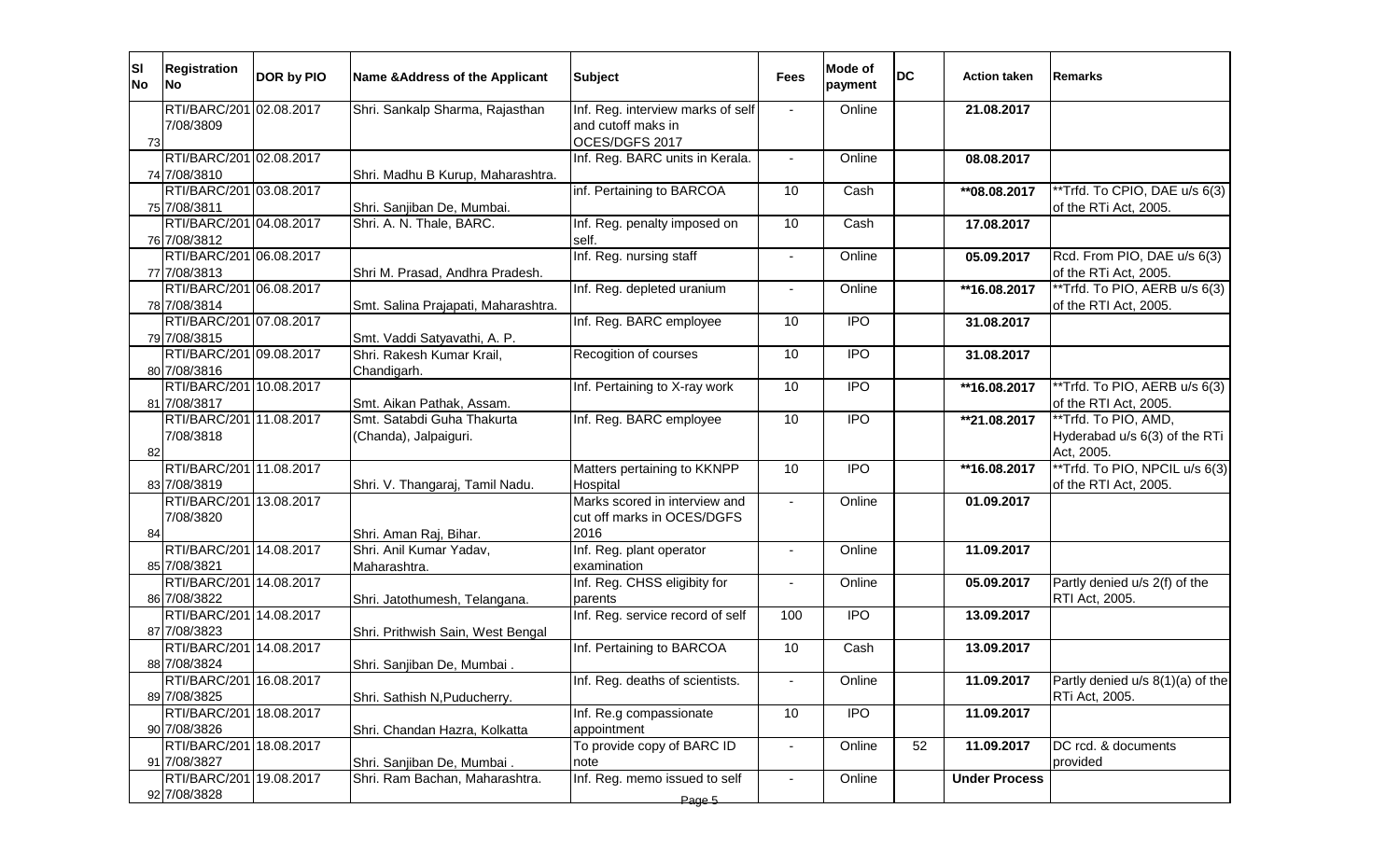| ΙSΙ<br><b>No</b> | <b>Registration</b><br><b>INo</b> | DOR by PIO | Name & Address of the Applicant    | <b>Subject</b>                    | <b>Fees</b>    | Mode of<br>payment | <b>DC</b> | Action taken | <b>Remarks</b>                 |
|------------------|-----------------------------------|------------|------------------------------------|-----------------------------------|----------------|--------------------|-----------|--------------|--------------------------------|
|                  | RTI/BARC/201 21.08.2017           |            |                                    | Inf. Reg. marks obtained in       |                | Online             |           | 07.09.2017   |                                |
|                  | 93 7/08/3829                      |            | Shri. Veeresh Verma, Uttarpradesh. | OCES/DGFS by self.                |                |                    |           |              |                                |
|                  | RTI/BARC/201 17.08.2017           |            |                                    | Inf. Pertaining to radiologist    | 10             | $\overline{1}$     |           | 28.08.2017   |                                |
|                  | 94 7/08/3830                      |            | Smt. Aikan Pathak, Assam           |                                   |                |                    |           |              |                                |
|                  | RTI/BARC/201 21.08.2017           |            |                                    | Inf. Related to BARCOA            |                | Online             |           | 13.09.2017   |                                |
|                  | 95 7/08/3831                      |            | Shri. Sanjiban De, Mumbai.         |                                   |                |                    |           |              |                                |
|                  | RTI/BARC/201 21.08.2017           |            |                                    | Pay details of resident doctor.   | $\blacksquare$ | Online             |           | 11.09.2017   |                                |
|                  | 96 7/08/3832                      |            | Shri. Sandeep Goel, Delhi          |                                   |                |                    |           |              |                                |
|                  | RTI/BARC/201 21.08.2017           |            |                                    | Inf. Reg. norms for assistant     | 10             | Cash               |           | 04.09.2017   | Partly denied u/s 2(f) of the  |
|                  | 97 7/08/3833                      |            | Smt. Smita Mahesh Prabhu, Mumbai   | matron post                       |                |                    |           |              | <b>RTI Act, 2005</b>           |
|                  | RTI/BARC/201 22.08.2017           |            |                                    | info reg. action taken status on  | $\blacksquare$ | Online             |           | 11.09.2017   |                                |
|                  | 98 7/08/3834                      |            | Shri. Sanjiban De, Mumbai.         | <b>BARCOA</b> letter              |                |                    |           |              |                                |
|                  | RTI/BARC/201 22.08.2017           |            |                                    | info reg. action taken status on  | $\blacksquare$ | Online             |           | 11.09.2017   |                                |
|                  | 7/08/3835                         |            |                                    | BARCOA letter & copy of order     |                |                    |           |              |                                |
| 99               | RTI/BARC/201 22.08.2017           |            | Shri. Sanjiban De, Mumbai.         | info reg. action taken status on  | $\blacksquare$ | Online             |           | 04.09.2017   |                                |
|                  | 100 7/08/3836                     |            | Shri. Sanjiban De, Mumbai.         | <b>BARCOA</b> letter              |                |                    |           |              |                                |
|                  | RTI/BARC/201 22.08.2017           |            |                                    | info. Reg. B.Sc eligibility for   | $\blacksquare$ | Online             |           | 20.09.2017   |                                |
|                  | 7/08/3837                         |            | Shri Vikram Singh Yadav, Madhya    | appointment/promotion for SA      |                |                    |           |              |                                |
| 101              |                                   |            | Pradesh                            | (electronics)                     |                |                    |           |              |                                |
|                  | RTI/BARC/201 22.08.2017           |            |                                    | info. Reg fire fighting & life    | 10             | <b>IPO</b>         |           | 20.09.2017   |                                |
|                  | 102 7/08/3838                     |            | Shri C.S. Rawat, Uttarakhand       | safety                            |                |                    |           |              |                                |
|                  | RTI/BARC/201 23.08.2017           |            |                                    | Inf. Reg. nuclear wastes          |                | Online             |           | 14.09.2017   |                                |
|                  | 103 7/08/3839                     |            | Shri. Kiran Kumar G R, Tamil Nadu  |                                   |                |                    |           |              |                                |
|                  | RTI/BARC/201 23.08.2017           |            | Shri Sankalp Sharma, Rajasthan     | Inf. Reg. interview marks of self |                | Online             |           | 20.09.2017   |                                |
|                  | 7/08/3840                         |            |                                    | scored in OCES/DGFS-2017          |                |                    |           |              |                                |
| 104              |                                   |            |                                    |                                   |                |                    |           |              |                                |
|                  | RTI/BARC/201 24.08.2017           |            | Shri D J Dutta Ray, Tamil Nadu     | info. Reg. declared qualification |                | Online             |           | 22.09.2017   |                                |
|                  | 7/08/3841                         |            |                                    | at the time of joining BARC       |                |                    |           |              |                                |
|                  |                                   |            |                                    | <b>Training School</b>            |                |                    |           |              |                                |
| 105              |                                   |            |                                    |                                   |                |                    |           |              |                                |
|                  | RTI/BARC/201 25.08.2017           |            | Shri Shidhartha Shekhar Dasgupta,  | Info reg. track change norms      | $\blacksquare$ | Online             |           | 15.09.2017   |                                |
|                  | 106 7/08/3842                     |            | Telangana                          | from SA/B to TO/C                 |                |                    |           |              |                                |
|                  | RTI/BARC/201                      |            |                                    | Info. Reg. OCES/DGFS 2017         |                | Online             |           | 11.09.2017   |                                |
|                  | 107 7/08/3843                     |            | Shri Saurabh Dubey, Uttar Pradesh  | marks                             |                |                    |           |              |                                |
|                  | RTI/BARC/201                      |            |                                    | retirement benefits, pension      | $\blacksquare$ | Online             |           | 27.09.2017   |                                |
|                  | 108 7/08/3844                     |            | Shri Vijay Kumar, Chattisgarh      | and PF Payment                    |                |                    |           |              |                                |
|                  | RTI/BARC/201 28.08.2017           |            |                                    | copy of TC&TSC noting w.r.t       | Paid at        |                    |           | *20.09.2017  | Received from PIO              |
|                  | 7/08/3845                         |            |                                    | promotion of self                 | DAE            |                    |           |              | (SCS), DAE under section 6(3)  |
|                  |                                   |            |                                    |                                   |                |                    |           |              | of the RTI Act, 2005.          |
|                  |                                   |            |                                    |                                   |                |                    |           |              | *Denied u/s 8(1)(a) of the RTi |
| 109              |                                   |            | Shri O Ponniah, Tamil Nadu         |                                   |                |                    |           |              | Act, 2005.                     |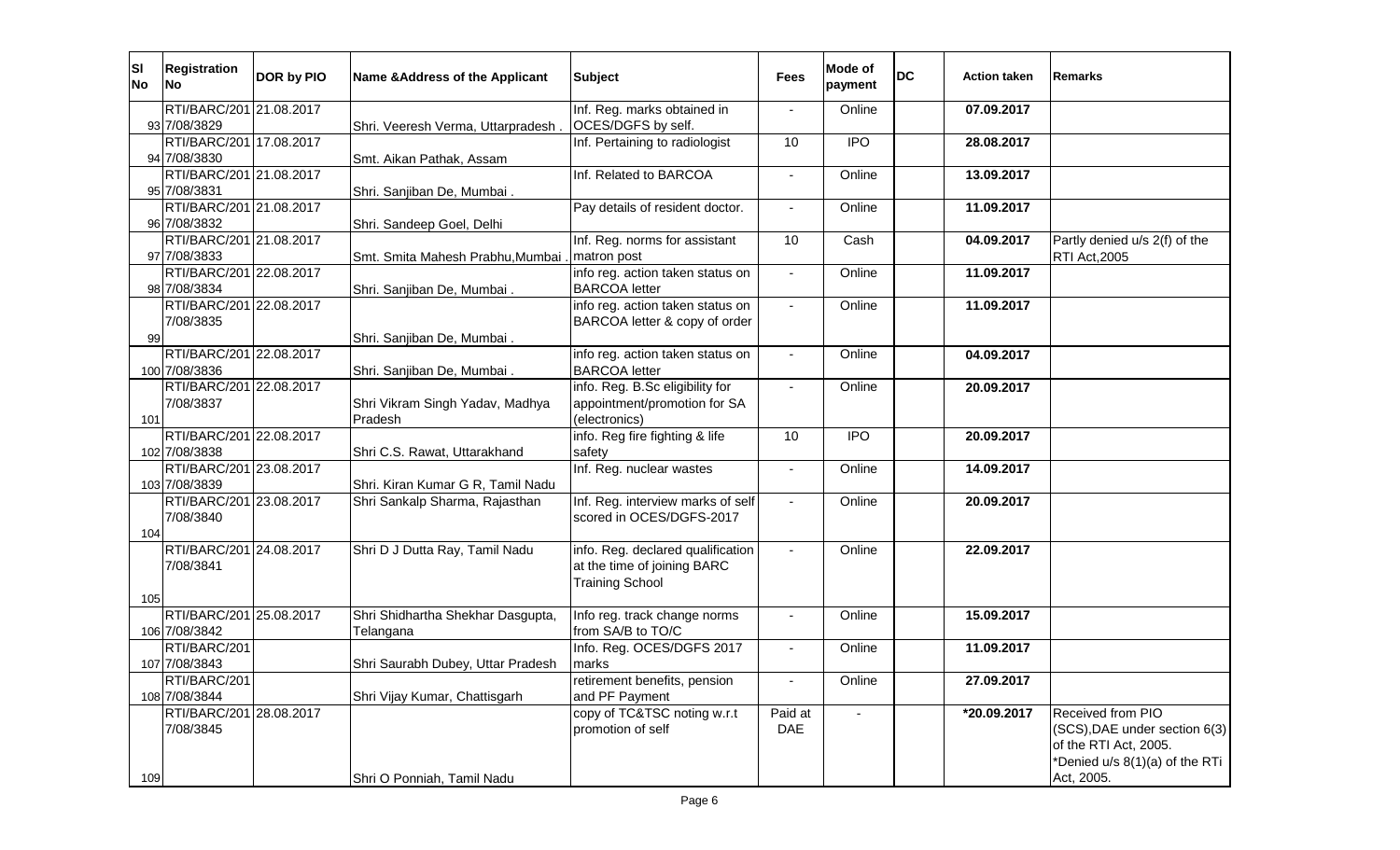| SI <br><b>No</b> | <b>Registration</b><br><b>INo</b>        | <b>DOR by PIO</b> | Name & Address of the Applicant    | <b>Subject</b>                                     | <b>Fees</b>    | Mode of<br>payment | <b>DC</b> | <b>Action taken</b>  | Remarks                                     |
|------------------|------------------------------------------|-------------------|------------------------------------|----------------------------------------------------|----------------|--------------------|-----------|----------------------|---------------------------------------------|
|                  | RTI/BARC/201 28.08.2017                  |                   |                                    | info. Reg. qualification of                        |                | Online             |           | *27.09.2017          | *Denied u/s 2(f) of the RTI                 |
|                  | 110 7/08/3846                            |                   | Shri Ajay kumar, Madhya Pradesh    | Station Officer & training                         |                |                    |           |                      | Act. 2005.                                  |
|                  | RTI/BARC/201 29.08.2017                  |                   | Shri Daulat Hari Shambharkar, Navi | copy of salary slip of BARC                        | 10             | $\overline{IPO}$   |           | 18.09.2017           | Partly denied u/s 8(1)(j) of the            |
|                  | 111 7/08/3847                            |                   | Mumbai                             | employees                                          |                |                    |           |                      | RTI Act, 2005.                              |
|                  | RTI/BARC/201 30.08.2017                  |                   |                                    | Info reg. OCES/DFGS                                |                | Online             |           | 27.09.2017           | partly denied u/s2(f) of the RTI            |
|                  | 112 7/08/3848                            |                   | Shri Sankit Sharan, Delhi          | selection                                          |                |                    |           |                      | Act, 2005.                                  |
|                  | RTI/BARC/201 30.08.2017<br>7/08/3849     |                   |                                    | info reg. advertisement no.<br>02/2015             |                | Online             |           | **06.09.2017         | **Trfd. To PIO, RMP, Mysuru                 |
| 113              |                                          |                   | Ms. Mettu Rupa, Telangana          |                                                    |                |                    |           |                      | u/s 6(3) of the RTi Act, 2005.              |
|                  | RTI/BARC/201 31.08.2017                  |                   |                                    | Info reg. process of disposal of                   | $\blacksquare$ | Online             |           | 28.09.2017           |                                             |
|                  | 114 7/08/3850                            |                   | Ms. Krutika Rao, Maharashtra       | atomic waste                                       |                |                    |           |                      |                                             |
|                  | RTI/BARC/201 04.09.2017                  |                   |                                    | certified copies of documents                      | 10             | cash               |           | *20.09.2017          | Denied as per section 2(f) of               |
|                  | 115 7/09/3851                            |                   | Shri Shashi Kant, Mumbai.          |                                                    |                |                    |           |                      | the RTI Act, 2005                           |
|                  | RTI/BARC/201 04.09.2017                  |                   |                                    | Info reg. IIKT Training                            | 10             | cash               | 286       | <b>Under Process</b> | DC rcd. And documents                       |
|                  | 116 7/09/3852                            |                   | Shri R K Nevge, Mumbai             |                                                    |                |                    |           |                      | provided                                    |
|                  | RTI/BARC/201 04.09.2017                  |                   | Shri Uttam Kumar Sarkar, West      | info reg. enrolling in Ph.D. and                   | 10             | $\overline{1}$     |           | 22.09.2017           | Partly denied u/s 7(9) of the               |
|                  | 7/09/3853                                |                   | Bengal                             | inter-transfer between divisions                   |                |                    |           |                      | <b>RTI Act, 2005</b>                        |
| 117              |                                          |                   |                                    |                                                    |                |                    |           |                      |                                             |
|                  | RTI/BARC/201 04.09.2017                  |                   | Shri N. Pauldurai @ Perumal, Tamil | info reg. thorium                                  | 10             | <b>IPO</b>         |           | <b>Under Process</b> |                                             |
|                  | 118 7/09/3854                            |                   | Nadu                               |                                                    |                |                    |           |                      |                                             |
|                  | RTI/BARC/201 05.09.2017<br>119 7/09/3855 |                   |                                    | Inf. Reg. examination for<br>Scientific Assistant. |                | Online             |           | *26.09.2017          | *Denied u/s 8(1)(d) of the RTI<br>Act, 2005 |
|                  | RTI/BARC/201 05.09.2017                  |                   | Shri Kajal Barman, Odisha.         | Inf. Reg. advt. for Scientific                     |                | Online             |           | <b>Under Process</b> |                                             |
|                  | 120 7/09/3856                            |                   | Shri Pankaj Kumar, UP              | <b>Officers</b>                                    |                |                    |           |                      |                                             |
|                  | RTI/BARC/201 06.09.2017                  |                   |                                    | Inf. Pertaining to promotion                       |                | Online             |           | 28.09.2017           |                                             |
|                  | 7/09/3857                                |                   |                                    | norms for Technical & auxillary                    |                |                    |           |                      |                                             |
| 121              |                                          |                   | Shri Burla Prasad, Telangana.      | staff.                                             |                |                    |           |                      |                                             |
|                  | RTI/BARC/201 07.09.2017                  |                   | Shri Kommaddi Ramanjaneyamma,      | Inf. Reg. uniform for nurses                       | 10             | <b>IPO</b>         |           | 28.09.2017           |                                             |
|                  | 122 7/09/3858                            |                   | Mysore.                            |                                                    |                |                    |           |                      |                                             |
|                  | RTI/BARC/201 07.09.2017                  |                   | Shri Rupesh Kumar Pandey, Uttar    | Inf. Reg. interview maks in                        |                | Online             |           | 22.09.2017           |                                             |
|                  | 123 7/09/3859                            |                   | Pradesh.                           | <b>OCES-2017</b>                                   |                |                    |           |                      |                                             |
|                  | RTI/BARC/201 12.09.2017                  |                   |                                    | Inf. Reg. panel hospitals of                       |                | Online             |           | <b>Under Process</b> |                                             |
|                  | 124 7/09/3860                            |                   | Shri Manjeesh Kumar Singh, UP      | <b>BARC</b> in Mumbai                              |                |                    |           |                      |                                             |
|                  | RTI/BARC/201 13.09.2017                  |                   |                                    | Inf. Reg. BARCOA                                   | 10             | Cash               |           | <b>Under Process</b> |                                             |
|                  | 125 7/09/3861<br>RTI/BARC/201 15.09.2017 |                   | Shri Sanjiban De, Mumbai           | Inf. Reg. BARCOA                                   | 10             | Cash               |           |                      |                                             |
|                  | 126 7/09/3862                            |                   | Shri Sanjiban De, Mumbai           |                                                    |                |                    |           | <b>Under Process</b> |                                             |
|                  | RTI/BARC/201 15.09.2017                  |                   | Shri A. M. Bhaskaran, TN.          | Inf. Pertaining to CPF to GPF                      |                | Paid at            |           | <b>Under Process</b> | Rcd. From PIO, DAE u/s 6(3)                 |
|                  | 7/09/3863                                |                   |                                    |                                                    |                | DAE                |           |                      | of the RTi Act, 2005 pertaining             |
| 127              |                                          |                   |                                    |                                                    |                |                    |           |                      | to query No. (3).                           |
|                  | RTI/BARC/201 18.09.2017                  |                   | Shri Manoj, Madhya Pradesh         | Promotion guidelines for                           |                | Online             |           | <b>Under Process</b> | Denied u/s 2(f) of the RTI Act,             |
|                  | 128 7/09/3864                            |                   |                                    | Fireman                                            |                |                    |           |                      | 2005.                                       |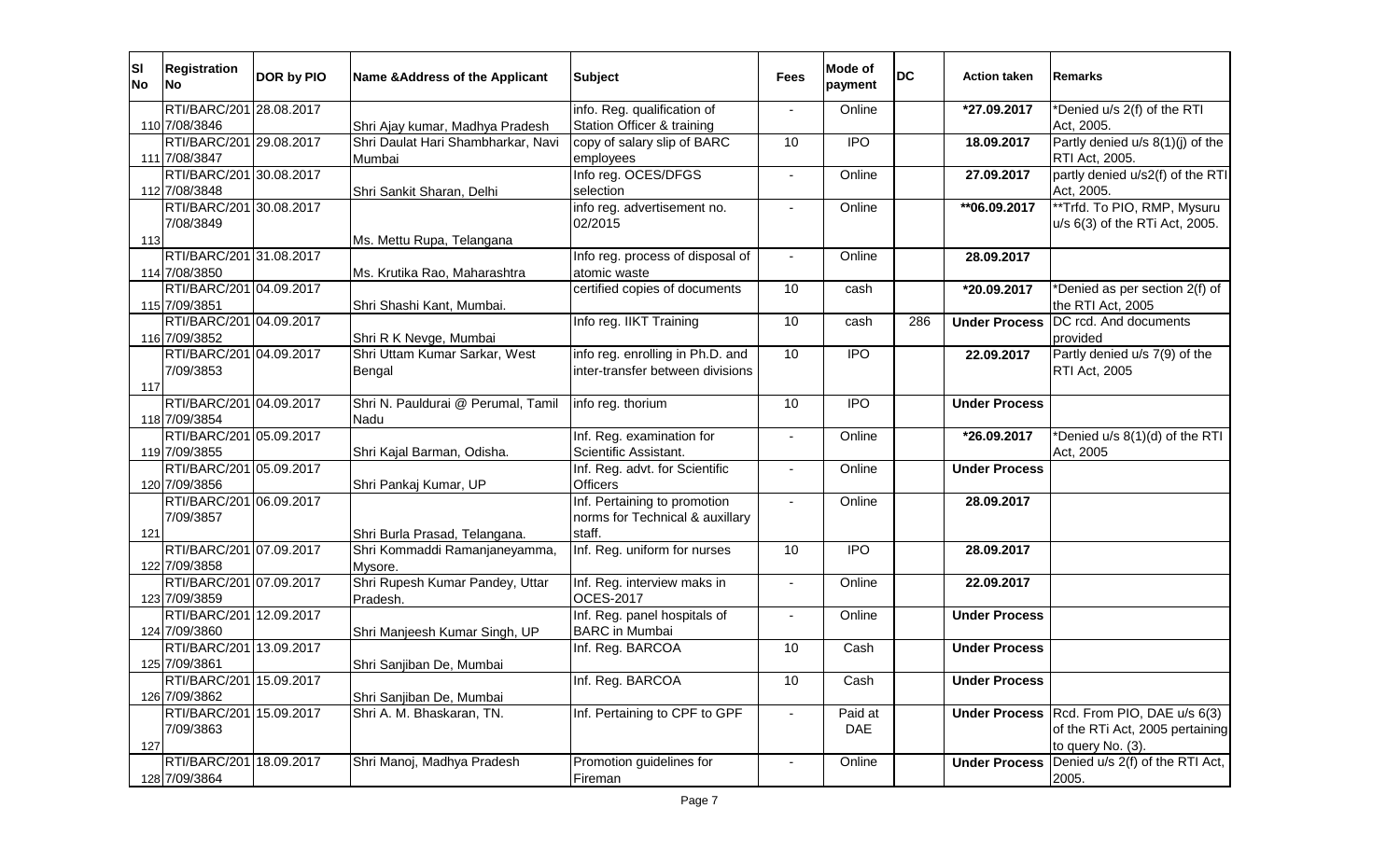| SI <br><b>No</b> | <b>Registration</b><br><b>INo</b>        | DOR by PIO | Name & Address of the Applicant  | <b>Subject</b>                                 | Fees                     | Mode of<br>payment | <b>DC</b> | <b>Action taken</b>  | Remarks                       |
|------------------|------------------------------------------|------------|----------------------------------|------------------------------------------------|--------------------------|--------------------|-----------|----------------------|-------------------------------|
|                  | RTI/BARC/201 18.09.2017                  |            | Shri Vijayan, Tamil Nadu         | <b>Roster for Assistant</b>                    |                          | Online             |           | <b>Under Process</b> |                               |
|                  | 129 7/09/3865                            |            |                                  |                                                |                          |                    |           |                      |                               |
|                  | RTI/BARC/201 18.09.2017                  |            | Shri Pravin Vasant Dangat, New   | Inf. Reg. round the clock shift                |                          | Paid at            |           | <b>Under Process</b> |                               |
|                  | 130 7/09/3866                            |            | Delhi.                           | duties                                         |                          | <b>DAE</b>         |           |                      |                               |
|                  | RTI/BARC/201 19.09.2017                  |            |                                  | Inf. Reg rect of officers through<br>OCES/DGFS | $\overline{\phantom{a}}$ | Online             |           | <b>Under Process</b> |                               |
|                  | 131 7/09/3867<br>RTI/BARC/201 19.09.2017 |            | Shri Vijay Kumar, New Delhi      | Inf. Reg OT Techinician                        | 10                       | <b>IPO</b>         |           |                      | **Trfd. To PIO, AERB u/s 6(3) |
|                  | 132 7/09/3868                            |            | Shri Sandeep Sethi, New Delhi    |                                                |                          |                    |           | **22.09.2017         | of the RTI Act, 2005.         |
|                  | RTI/BARC/201 20.09.2017                  |            |                                  | Marks in OCES/DGFS                             |                          | Online             |           | <b>Under Process</b> |                               |
|                  | 133 7/09/3869                            |            | Shri Parth Patel, Tamil Nadu     |                                                |                          |                    |           |                      |                               |
|                  | RTI/BARC/201 21.09.2017                  |            |                                  | Inf. Reg. nomenclature of                      | $\blacksquare$           | Paid at            |           | <b>Under Process</b> | Rcd. From PIO, DAE u/s 6(3)   |
|                  | 134 7/09/3870                            |            | Shri Ravichandra B.L., Karnataka | nursing staff                                  |                          | <b>DAE</b>         |           |                      | of the RTI Act, 2005.         |
|                  | RTI/BARC/201 21.09.2017                  |            |                                  | Inf. Reg. manpower in Govt.                    |                          | Paid at            |           | <b>Under Process</b> | Rcd. From PIO, DAE u/s 6(3)   |
|                  | 135 7/09/3871                            |            | Shri N. Dharmendran, TamilNadu   | organisations                                  |                          | <b>DAE</b>         |           |                      | of the RTI Act, 2005.         |
|                  | RTI/BARC/201 21.09.2017                  |            |                                  | Inf. Reg. hospital and Dental                  | 10                       | <b>IPO</b>         |           | <b>Under Process</b> |                               |
|                  | 136 7/09/3872                            |            | Shri Sudeep Kumar R., Mysore     | Technician                                     |                          |                    |           |                      |                               |
|                  | RTI/BARC/201 21.09.2017                  |            |                                  | Inf. Reg. BSU leave                            | 10                       | <b>IPO</b>         |           | <b>Under Process</b> |                               |
|                  | 137 7/09/3873                            |            | Shri Sanjiban De, Mumbai         |                                                |                          |                    |           |                      |                               |
|                  | RTI/BARC/201 18.09.2017                  |            |                                  | Promotion policy of Scientific                 | 10                       | Online             |           | <b>Under Process</b> |                               |
|                  | 138 7/09/3874                            |            | Shri Bimalendu, Indore           | and Technical staff                            |                          |                    |           |                      |                               |
|                  | RTI/BARC/201 20.09.2017                  |            |                                  | <b>Request for BARC</b>                        | 10                       | Online             |           | <b>Under Process</b> |                               |
|                  | 7/09/3875                                |            |                                  | OCES/DGFS 2016 Interview                       |                          |                    |           |                      |                               |
| 139              |                                          |            | Shri Sankalp Sharma, Sikar City  | marks sheet                                    |                          |                    |           |                      |                               |
|                  | RTI/BARC/201 20.09.2017                  |            |                                  | Request for full details of                    | 10                       | Online             |           | <b>Under Process</b> |                               |
|                  | 140 7/09/3876                            |            | Shri S. Ghan, TamilNadu          | <b>Scientific Officer Staffs</b>               |                          |                    |           |                      |                               |
|                  | RTI/BARC/201 21.09.2017                  |            |                                  | Inf. Reg. SA/C                                 | 10                       | Online             |           | <b>Under Process</b> |                               |
|                  | 141 7/09/3877<br>RTI/BARC/201 21.09.2017 |            | Shri Mukesh, Navi Mumbai         |                                                |                          |                    |           |                      |                               |
|                  | 142 7/09/3878                            |            | Shri Shahzad Ahmed, Haridwar     | Inf. Regarding CHSS facility                   | 10                       | Online             |           | <b>Under Process</b> |                               |
|                  | RTI/BARC/201 21.09.2017                  |            |                                  | Inf. Regarding Marks obtained                  | 10                       | Online             |           | <b>Under Process</b> |                               |
|                  | 143 7/09/3879                            |            | Shri Ram Dev, Wrawatsar.         | in Pl                                          |                          |                    |           |                      |                               |
|                  | RTI/BARC/201 22.09.2017                  |            |                                  | Inf. Reg Promotion guidelines                  | 10                       | Online             |           | <b>Under Process</b> |                               |
|                  | 7/09/3880                                |            |                                  | of Scientific and Techinical staff             |                          |                    |           |                      |                               |
| 144              |                                          |            | Shri Ajay Kumar, Indore.         |                                                |                          |                    |           |                      |                               |
|                  | RTI/BARC/201 25.09.2017                  |            |                                  | Inf. Reg Station Officer (Fire                 | 10                       | Online             |           | <b>Under Process</b> |                               |
|                  | 145 7/09/3881                            |            | Shri Ajay Kumar, Indore          | Service)                                       |                          |                    |           |                      |                               |
|                  | RTI/BARC/201 26.09.2017                  |            |                                  | Inf. Reg. payment made to M/s                  | 10                       | <b>IPO</b>         |           | <b>Under Process</b> |                               |
|                  | 146 7/09/3882                            |            | Shri Gopal Bahadur, New Delhi.   | Speed Post Ltd.                                |                          |                    |           |                      |                               |
|                  | RTI/BARC/201 26.09.2017                  |            |                                  | Inf reg Nursing service                        | 10                       | Cash               |           | <b>Under Process</b> |                               |
|                  | 147 7/09/3883                            |            | Mrs. Madhavi Heman Desai, Mumbai |                                                |                          |                    |           |                      |                               |
|                  | RTI/BARC/201 26.09.2017                  |            |                                  | Request for copy of 7th Pay                    | 10                       | <b>IPO</b>         |           | <b>Under Process</b> |                               |
|                  | 148 7/09/3884                            |            | Shri B.J. Thakur, Palghar        | Fixation                                       |                          |                    |           |                      |                               |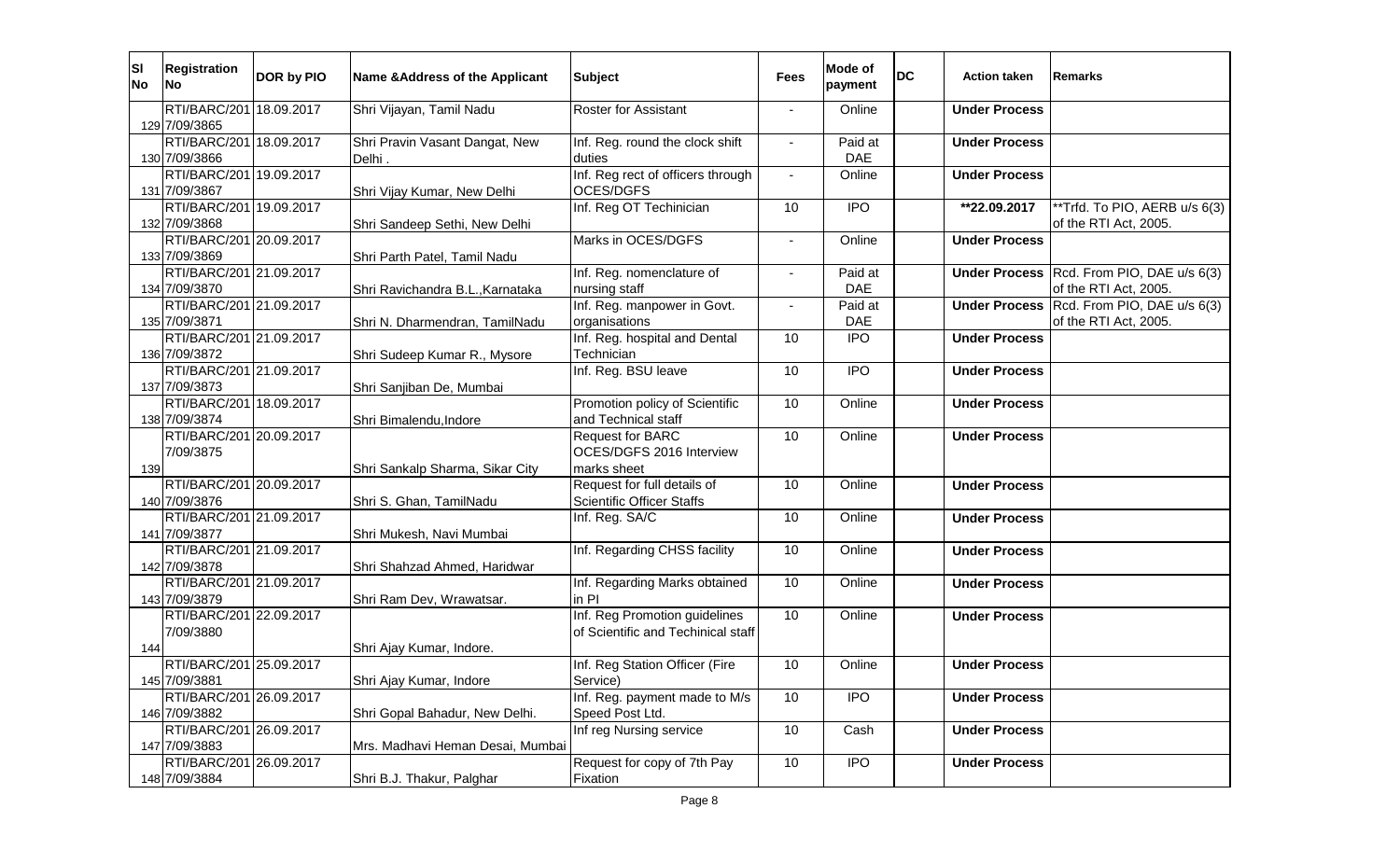| <b>SI</b><br><b>No</b> | Registration<br>INo.    | DOR by PIO | Name & Address of the Applicant | <b>Subject</b>                   | <b>Fees</b>    | Mode of<br>payment | <b>DC</b> | <b>Action taken</b>  | <b>Remarks</b> |
|------------------------|-------------------------|------------|---------------------------------|----------------------------------|----------------|--------------------|-----------|----------------------|----------------|
|                        | RTI/BARC/201 26.09.2017 |            |                                 | Request for copy of 7th Pay      | 10             | <b>IPO</b>         |           | <b>Under Process</b> |                |
|                        | 149 7/09/3885           |            | Shri B.J. Thakur, Palghar       | Fixation                         |                |                    |           |                      |                |
|                        | RTI/BARC/201 26.09.2017 |            |                                 | Ing. Pertainng to legal          |                | Online             |           | <b>Under Process</b> |                |
|                        | 150 7/09/3886           |            | Shri Shashi Kant, Mumbai.       | <b>documents</b>                 |                |                    |           |                      |                |
|                        | RTI/BARC/201 28.09.2017 |            |                                 | Inf. Pertaining to CHSS facility | 10             | <b>IPO</b>         |           | <b>Under Process</b> |                |
|                        | 151 7/09/3887           |            | Shri Sanjay Likhar, Indore      |                                  |                |                    |           |                      |                |
|                        | RTI/BARC/201 28.09.2017 |            |                                 | Inf. Pertaining to legal case    | 10             | Cash               |           | <b>Under Process</b> |                |
|                        | 152 7/09/3888           |            | Shri Shashi Kant, Mumbai.       |                                  |                |                    |           |                      |                |
|                        | RTI/BARC/201 28.09.2017 |            |                                 | Inf. Pertaining to Adv. Reg.     |                | Online             |           | <b>Under Process</b> |                |
|                        | 153 7/09/3889           |            | Shri Pankaj Kumar, UP           | Stipendiary Trainee(Cat-I)       |                |                    |           |                      |                |
|                        | RTI/BARC/201 28.09.2017 |            |                                 | Inf. Pertaining to OCES/DGFS     |                | Online             |           | <b>Under Process</b> |                |
|                        | 154 7/09/3890           |            | Shri Sumit Kumar Mourya, UP     |                                  |                |                    |           |                      |                |
|                        | RTI/BARC/201 28.09.2017 |            |                                 | Inf. Reg. compensatory           |                | Online             |           | <b>Under Process</b> |                |
|                        | 155 7/09/3891           |            | Shri Pankaj Tiwarim Boisar      | appointment                      |                |                    |           |                      |                |
|                        | RTI/BARC/201 28.09.2017 |            |                                 | Inf reg new proposed research    | $\blacksquare$ | Online             |           | <b>Under Process</b> |                |
|                        | 7/09/3892               |            | Shri Sambasiya Rao Madamanchi.  | institutes under DAE             |                |                    |           |                      |                |
| 156                    |                         |            | Guntur                          |                                  |                |                    |           |                      |                |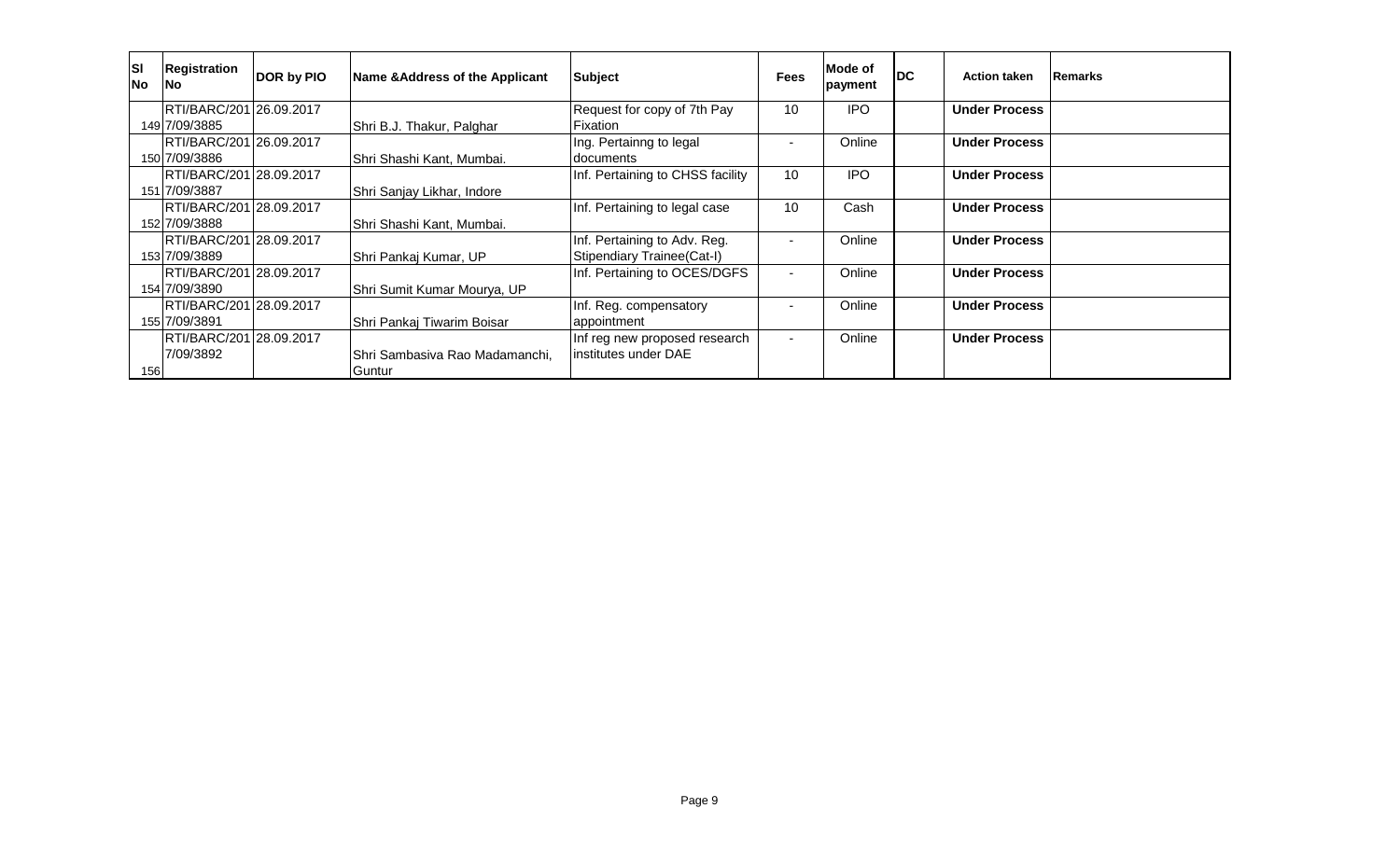## **FIRST APPEAL**

|                |                          | DOR by PIO Name & Address of the Applicant | <b>Subject</b>                              | <b>Action taken</b> | <b>Disposal of Appeal</b>   | <b>Remarks</b>      |
|----------------|--------------------------|--------------------------------------------|---------------------------------------------|---------------------|-----------------------------|---------------------|
| <b>SI</b>      | <b>Registration</b>      |                                            |                                             |                     |                             |                     |
| <b>No</b>      | <b>No</b>                |                                            |                                             |                     |                             |                     |
|                | RTI/BARC/2017 03.04.2017 | Smt. Sushma Alaguvadivel, Tamil            | info. Reg. copy of                          | 03.05.2017          | Appeal recd. on 15.05.2017. |                     |
| $\overline{1}$ | /04/3622                 | Nadu                                       | communication, noting etc.                  |                     | Disposed of on 14.09.2017   |                     |
|                | RTI/BARC/2017 20.03.2017 | Shri Amol S. Jadhav, Mumbai.               | Info. Reg. TC decision on                   | 18.04.2017          | Appeal recd. on 18.05.2017. |                     |
| 2              | /03/3592                 |                                            | Scientific Assistant promotion              |                     | Disposed of on 05.07.2017   |                     |
|                | RTI/BARC/2017 24.03.2017 | Shri T. Alaguvadivel, Tamil Nadu.          | info. Reg. copy of                          | 21.04.2017          | Appeal recd. on 18.05.2017. |                     |
| 3              | /03/3604                 |                                            | communication, noting etc.                  |                     | Disposed of on 05.09.2017   |                     |
|                | RTI/BARC/2017 23.04.2017 | Shri Sailesh Dusi, nagpur.                 | info regd OCES/DGFS-2016                    | 17.05.2017          | Appeal recd. on 18.05.2017. |                     |
|                | /04/3672                 |                                            |                                             |                     | Disposed of on 05.07.2017   |                     |
| $\overline{4}$ |                          |                                            |                                             |                     |                             |                     |
|                | RTI/BARC/2017 22.03.2017 | Shri Adya Prasad Mishra,                   | info. Reg. representation                   | 04.05.2017          | Appeal recd. on 31.05.2017. |                     |
|                | /03/3600                 | Maharashtra.                               | submitted by self                           |                     | Disposed of on 05.07.2017   |                     |
| $\sqrt{5}$     |                          |                                            |                                             |                     |                             |                     |
|                | RTI/BARC/2017 07.04.2017 | Shri. Kunal Mohan Birwadkar,               | Inf. Reg. work orders                       | 11.05.2017          | Appeal recd. on 12.06.2017. |                     |
|                | /04/3638                 | Mumbai.                                    |                                             |                     | Under process               |                     |
| 6              |                          |                                            |                                             |                     |                             |                     |
|                | RTI/BARC/2017 07.04.2017 | Shri. Kunal Mohan Birwadkar,               | Inf. Reg. procurement of                    | 11.05.2017          | Appeal recd. on 12.06.2017. |                     |
|                | /04/3637                 | Mumbai.                                    | materials.                                  |                     | <b>Under Process</b>        |                     |
| $\overline{7}$ |                          |                                            |                                             |                     |                             |                     |
|                | RTI/BARC/2017 20.04.2017 | Shri Paresh Trivedi, Madhya                | info. Reg. facilities related to            | 18.05.2017          | Appeal recd. on 13.06.2017. |                     |
|                | /04/3665                 | <b>Pradesh</b>                             | submission of marriage                      |                     | Disposed of on 12.07.2017   |                     |
| 8              |                          |                                            | registration certificate                    |                     |                             |                     |
|                | RTI/BARC/2017 24.04.2017 | Shri A Sathasivam , Vishakhapatnam.        | info regd self                              | **11.05.2017        | Appeal recd. on 14.06.2017. | Action taken as per |
|                | /04/3674                 |                                            |                                             |                     | Disposed of on 10.07.2017   | Appellate order on  |
| 9              |                          |                                            |                                             |                     |                             | 11.07.2017          |
|                | RTI/BARC/2017 12.05.2017 | Shri D J Dutta Ray, Tamil Nadu.            | List of BARC Training School                | 05.06.2017          | Appeal recd. on 19.06.2017. | Action taken as per |
|                | /05/3703                 |                                            | Engineers                                   |                     | Disposed of on 09.08.2017   | Appellate order on  |
| 10             |                          |                                            |                                             |                     |                             | 11.08.2017          |
|                | RTI/BARC/2017 24.05.2017 | Shri. Ram Bachan, Maharashtra.             | Copies of APAR of self                      | 08.06.2017          | Appeal recd. on 23.06.2017. |                     |
| 11             | /05/3717                 |                                            |                                             |                     | Under process               |                     |
|                | RTI/BARC/2017 25.05.2017 | Shri. Rushi Raul, Maharashtra.             | Inf. Reg. death of scientists due           | 05.07.2017          | Appeal recd. on 26.06.2017. |                     |
| 12             | /05/3721                 |                                            | to cancer                                   |                     | Disposed of on 14.09.2017   |                     |
|                | RTI/BARC/201 24.05.2017  | Shri MohdAzhar, Hyderabad.                 | info. Reg. rationalisation of               | *13.06.2017         | Appeal recd. on 04.07.2017. |                     |
|                | 7/05/3712                |                                            | annual increment for                        |                     | Disposed of on 17.08.2017   |                     |
| 13             |                          |                                            | employees on transfer                       |                     |                             |                     |
|                | RTI/BARC/201 09.06.2017  |                                            | details of stepping up of SA/B  *16.06.2017 |                     | Appeal recd. on 06.07.2017. |                     |
|                | 7/06/3732                |                                            | to SA/C                                     |                     | Disposed of on 17.08.2017   |                     |
| 14             |                          | Shri. Ananda K. N., Mysore.                |                                             |                     |                             |                     |
|                |                          |                                            |                                             |                     |                             |                     |

**Monthly Report on Implementation of RTI for the period from 01.07.2017 to 30.09.2017**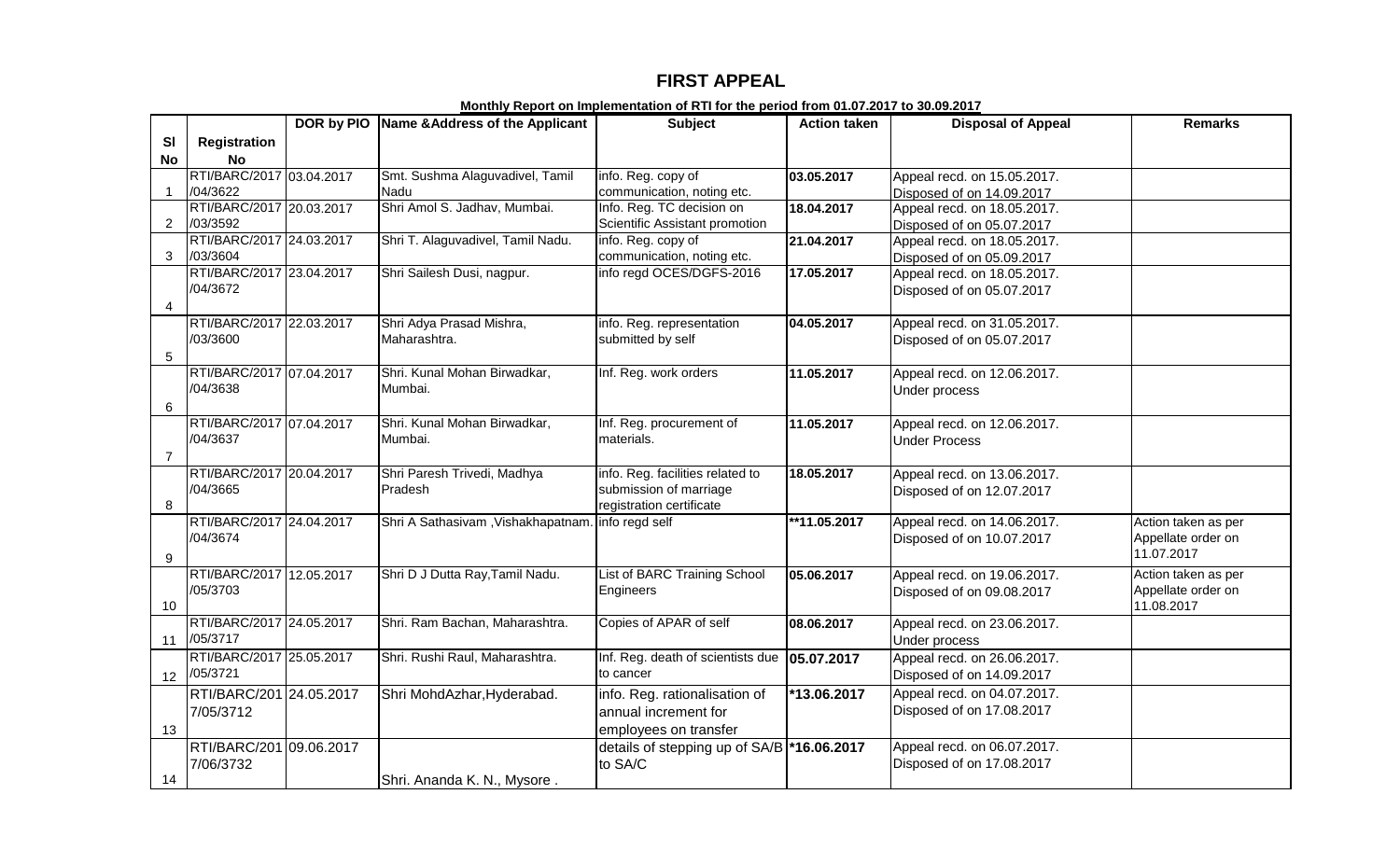|           |                         | DOR by PIO Name & Address of the Applicant | <b>Subject</b>                                           | <b>Action taken</b> | <b>Disposal of Appeal</b>   | <b>Remarks</b>         |
|-----------|-------------------------|--------------------------------------------|----------------------------------------------------------|---------------------|-----------------------------|------------------------|
| SI        | <b>Registration</b>     |                                            |                                                          |                     |                             |                        |
| <b>No</b> | <b>No</b>               |                                            |                                                          |                     |                             |                        |
|           | RTI/BARC/201 29.05.2017 |                                            | Inf. Reg. list of SA working                             | *13.06.2017         | Appeal recd. on 06.07.2017. |                        |
|           | 7/05/3725               |                                            | and their pay details                                    |                     | Disposed of on 09.08.2017   |                        |
| 15        |                         | Shri. Ananda K. N., Mysore.                |                                                          |                     |                             |                        |
|           | RTI/BARC/201 01.06.2017 |                                            | Rect. Of candidates to the                               | 06.07.2017          | Appeal recd. on18.07.2017.  |                        |
|           | 7/06/3727               |                                            | higher post                                              |                     | <b>Under Process</b>        |                        |
| 16        |                         | Shri. Ram Bachan, Palghar                  |                                                          |                     |                             |                        |
|           | RTI/BARC/201 19.06.2017 |                                            | Reg. M Tech prog under                                   | 17.07.2017          | Appeal recd. on19.07.2017.  |                        |
| 17        | 7/06/3745               |                                            | <b>WILP</b>                                              |                     | Disposed of on 16.08.2017   |                        |
|           | RTI/BARC/201 03.07.2017 | Shri. N N Pisharody, Mumbai -.             |                                                          | 20.07.2017          | Appeal recd. On 26.07.2017. |                        |
|           | 7/07/3760               | Shri Chintalapalli Suryanath,              | Info. Reg. marks secured by<br>self and cut off marks in |                     | Disposed of on 16.08.2017   |                        |
|           |                         | Telangana.                                 | OCES/DGFS-2017                                           |                     |                             |                        |
| 18        | RTI/BARC/201 13.06.2017 |                                            | Inf. Reg. work order                                     | 19.06.2017          | Appeal recd. On 01.08.2017. |                        |
|           | 7/06/3735               | Shri. Sudhir Bandu Jadhav,                 |                                                          |                     | Disposed of on 28.08.2017   |                        |
| 19        |                         | Mumbai.                                    |                                                          |                     |                             |                        |
|           | RTI/BARC/201 14.07.2017 |                                            | copy of minutes w.r.t.                                   | *21.07.2017         | Appeal recd. On 04.08.2017. |                        |
|           | 7/07/3781               |                                            | Category   & II Trainees                                 |                     | Disposed of on 07.09.2017   |                        |
| 20        |                         | Shri Binil TR, Karnataka                   |                                                          |                     |                             |                        |
|           | RTI/BARC/201 16.07.2017 | Ms. Nidhi Gupta, Maharashtra               | Copies of APAR of self                                   | 25.07.2017          | Appeal recd. On 21.08.2017. | Action taken as per    |
|           | 7/07/3782               |                                            |                                                          |                     | Disposed of on 20.09.2017   | appellate order on     |
| 21        |                         |                                            |                                                          |                     |                             | 22.09.2017             |
|           | RTI/BARC/201 25.05.2017 |                                            | Inf. Reg. advertisement for                              | 16.06.2017          | Appeal recd. On 23.08.2017. | Documents sent through |
|           | 7/05/3713               |                                            | <b>CAT-I trainee</b>                                     |                     | Disposed of on 28.08.2017   | email                  |
| 22        |                         | Shri Pankaj Kumar, UP                      |                                                          |                     |                             |                        |
|           | RTI/BARC/201 30.06.2017 |                                            | Copy of APAr of self.                                    | 03.08.2017          | Appeal recd. On 23.08.2017. |                        |
| 23        | 7/06/3756               |                                            |                                                          |                     | <b>Under Process</b>        |                        |
|           | RTI/BARC/201 26.07.2017 | Shri. Shashi kant, Mumbai                  | Inf. Reg. rect. For the post of 21.08.2017               |                     | Appeal recd. On 28.08.2017. |                        |
|           | 7/07/3798               | Dr. Himanshu Dadlani, New                  | <b>Medical Officer</b>                                   |                     | <b>Under Process</b>        |                        |
| 24        |                         | Delhi.                                     |                                                          |                     |                             |                        |
|           | RTI/BARC/201 01.08.2017 |                                            | Reg. sanction of BSU leave                               | 23.08.2017          | Appeal recd. On 31.08.2017. |                        |
|           | 7/08/3808               |                                            |                                                          |                     | <b>Under Process</b>        |                        |
| 25        |                         | Shri. Sanjiban De, Mumbai                  |                                                          |                     |                             |                        |
|           | RTI/BARC/201 19.07.2017 |                                            | Inf. Reg. legal cases                                    | 21.08.2017          | Appeal recd. On 01.09.2017. |                        |
|           | 7/07/3788               |                                            |                                                          |                     | Under Process               |                        |
| 26        |                         | Shri. Shashi kant, Mumbai                  |                                                          |                     |                             |                        |
|           | RTI/BARC/201 28.07.2017 |                                            | To provide copies of inward                              | *24.08.2017         | Appeal recd. On 05.09.2017. |                        |
|           | 7/07/3803               |                                            | outward registers                                        |                     | <b>Under Process</b>        |                        |
| 27        |                         | Shri. Ram Bachan, Palghar                  |                                                          |                     |                             |                        |